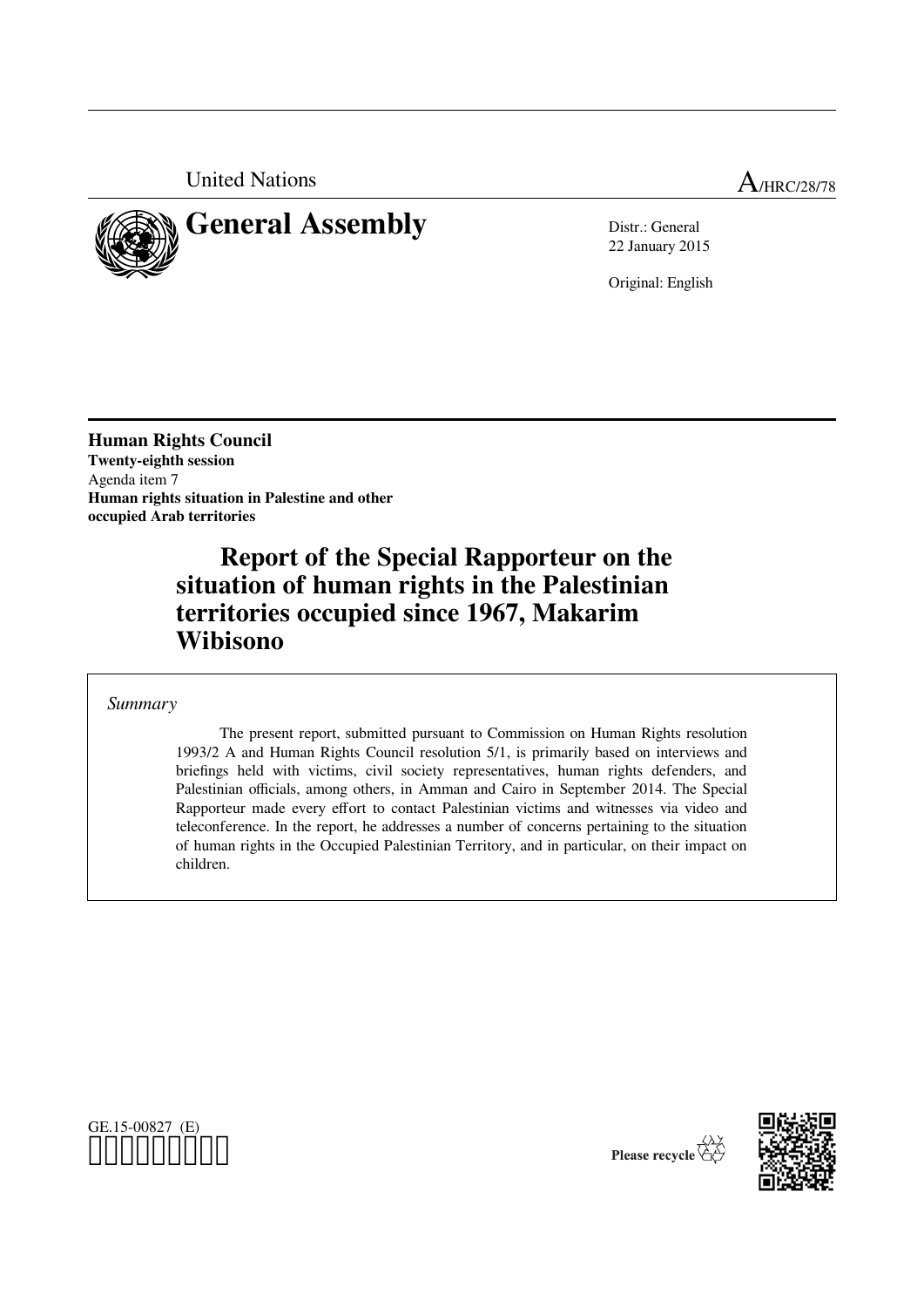# Contents

|      |           |                                                                        | Paragraphs | Page |
|------|-----------|------------------------------------------------------------------------|------------|------|
| I.   |           |                                                                        | $1 - 9$    | 3    |
| II.  |           |                                                                        | $10 - 40$  | 5    |
|      | A.        |                                                                        | $10 - 11$  | 5    |
|      | <b>B.</b> |                                                                        | $12 - 14$  | 5    |
|      | C.        |                                                                        | $15 - 17$  | 6    |
|      | D.        |                                                                        | $18 - 24$  | 7    |
|      | Е.        |                                                                        | $25 - 33$  | 9    |
|      | F.        |                                                                        | $34 - 37$  | 11   |
|      | G.        |                                                                        | $38 - 40$  | 12   |
| III. |           |                                                                        | $41 - 53$  | 13   |
|      | Α.        |                                                                        | $41 - 43$  | 13   |
|      | <b>B.</b> |                                                                        | $44 - 47$  | 13   |
|      | C.        | Israeli security forces search operations in Palestinian refugee camps | $48 - 49$  | 14   |
|      | D.        |                                                                        | $50 - 53$  | 15   |
| IV.  |           |                                                                        | $54 - 63$  | 16   |
| V.   | $64 - 72$ |                                                                        |            | 18   |
| VI.  | 73        |                                                                        |            |      |
| VII. | $74 - 78$ |                                                                        |            |      |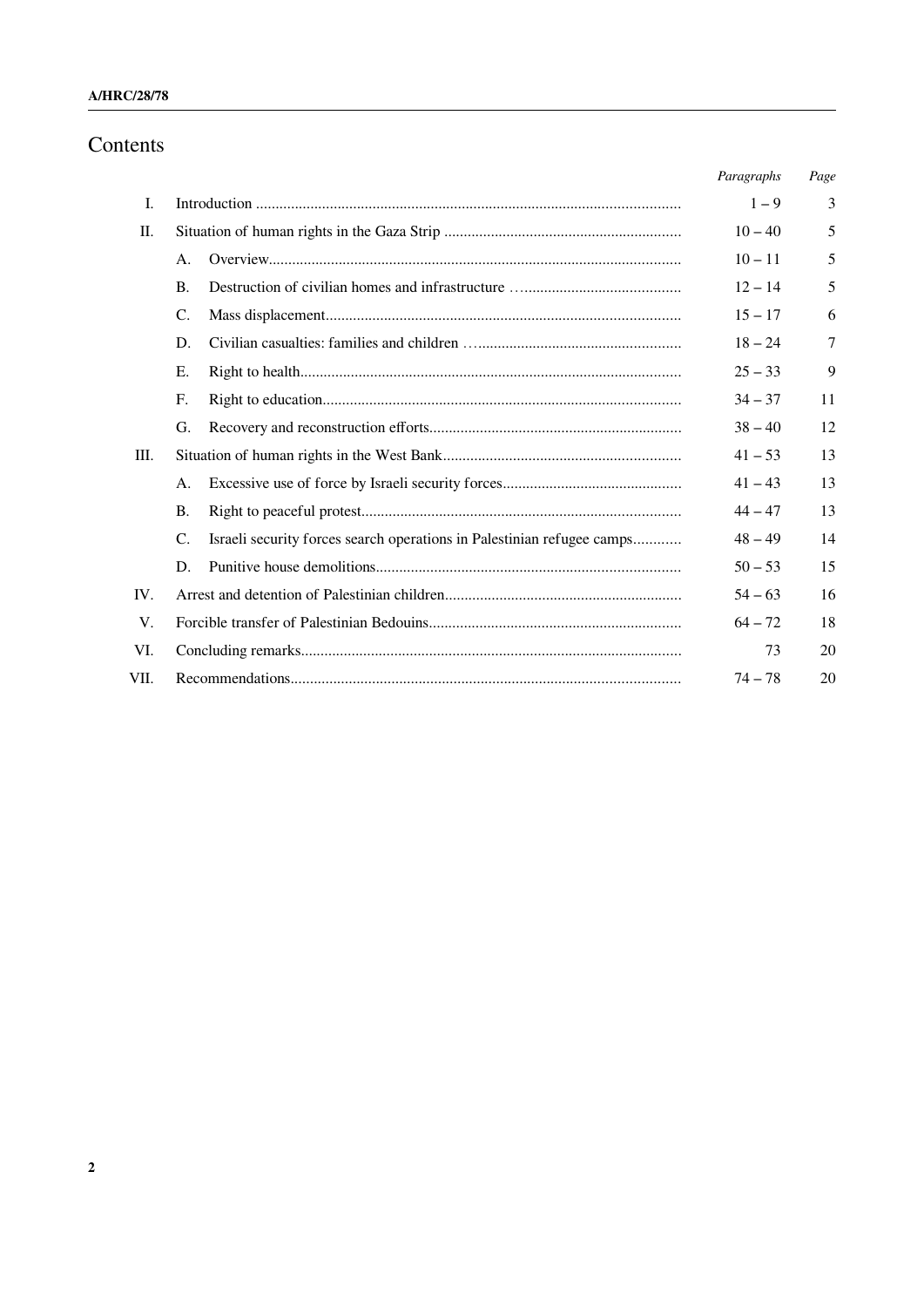# **I. Introduction**

1. Since assuming his mandate in June 2014, the Special Rapporteur on the situation of human rights in the Palestinian territories occupied since 1967 as spared no effort to secure cooperation of the concerned countries and to conduct a mission to Israel and the Occupied Palestinian Territory, in order to have the opportunity of seeing, hearing and asking his own questions directly to Palestinian victims and various witnesses regarding the situation of human rights in the Occupied Palestinian Territory. To that end, the Special Rapporteur made great efforts to build a relationship of trust with representatives of both Israel and of the State of Palestine.<sup>[1](#page-2-0)</sup>

2. From the outset, together with thematic special procedures mandate holders, the Special Rapporteur expressed serious reservations to the Government of Israel about the nature of Israeli policies and practices in the Occupied Palestinian Territory. Joint letters of allegation and urgent appeals were sent on serious alleged violations of international humanitarian law and international human rights law. The concerns raised included the alleged failures to abide by international legal principles leading to the killings of civilians in the Gaza Strip during Israel's 2014 military operation; the alleged excessive use of force by Israeli security forces during a peaceful demonstration in the West Bank; and the steps being taken by the Government of Israel, which would reportedly lead to the forced eviction and forcible transfer of Palestinian Bedouin communities currently residing in the central West Bank.[2](#page-2-1)

3. The Special Rapporteur appreciated the openness to dialogue shown by the representatives of the Governments of Israel and Palestine in Geneva. In June 2014, immediately after taking up his position, the Special Rapporteur informed them of his intention to visit the Occupied Palestinian Territory. In response to a formal request to undertake a country visit by the Special Rapporteur in August 2014, the Permanent Observer Mission of State of Palestine expressed its willingness to assist with the mission, including for consultations with relevant consultations and meetings with relevant authorities. No formal response was received from the Permanent Mission of Israel. The Special Rapporteur persevered in his efforts to seek access through informal dialogue with the Permanent Representative of Israel in Geneva; as at late December 2014, however, none had been granted.

4. Owing to the failure of Israel to provide full and free access to the Occupied Palestinian Territory, the present report is based primarily on information collected during the first mission conducted by the Special Rapporteur to the region, including to Amman, on 20 and 21 September 2014, and to Cairo, from 22 to 28 September 2014, to hold interviews and briefings with, inter alia, victims, civil society representatives, human rights defenders and Palestinian officials. Representatives of United Nations entities and non-governmental organizations and Palestinian officials, including ministers, travelled to Amman from the West Bank, including East Jerusalem, to meet with the Special Rapporteur.

5. Given the lack of access via Israel, the Special Rapporteur had hoped to visit Gaza through the Rafah crossing; this was not possible, however, owing to circumstances beyond his control. In order to hear directly from interlocutors based in Gaza, he held video and teleconferences with those directly affected by the recent escalation of hostilities. The Special Rapporteur extends his sincere appreciation to all those who provided him with testimony and information pertaining to the situation of human rights in the Occupied Palestinian Territory. He is also grateful for the full cooperation extended to him during the

<sup>&</sup>lt;sup>1</sup> See A/69/301 and Corr.1.

<span id="page-2-1"></span><span id="page-2-0"></span>See A/HRC/28/85.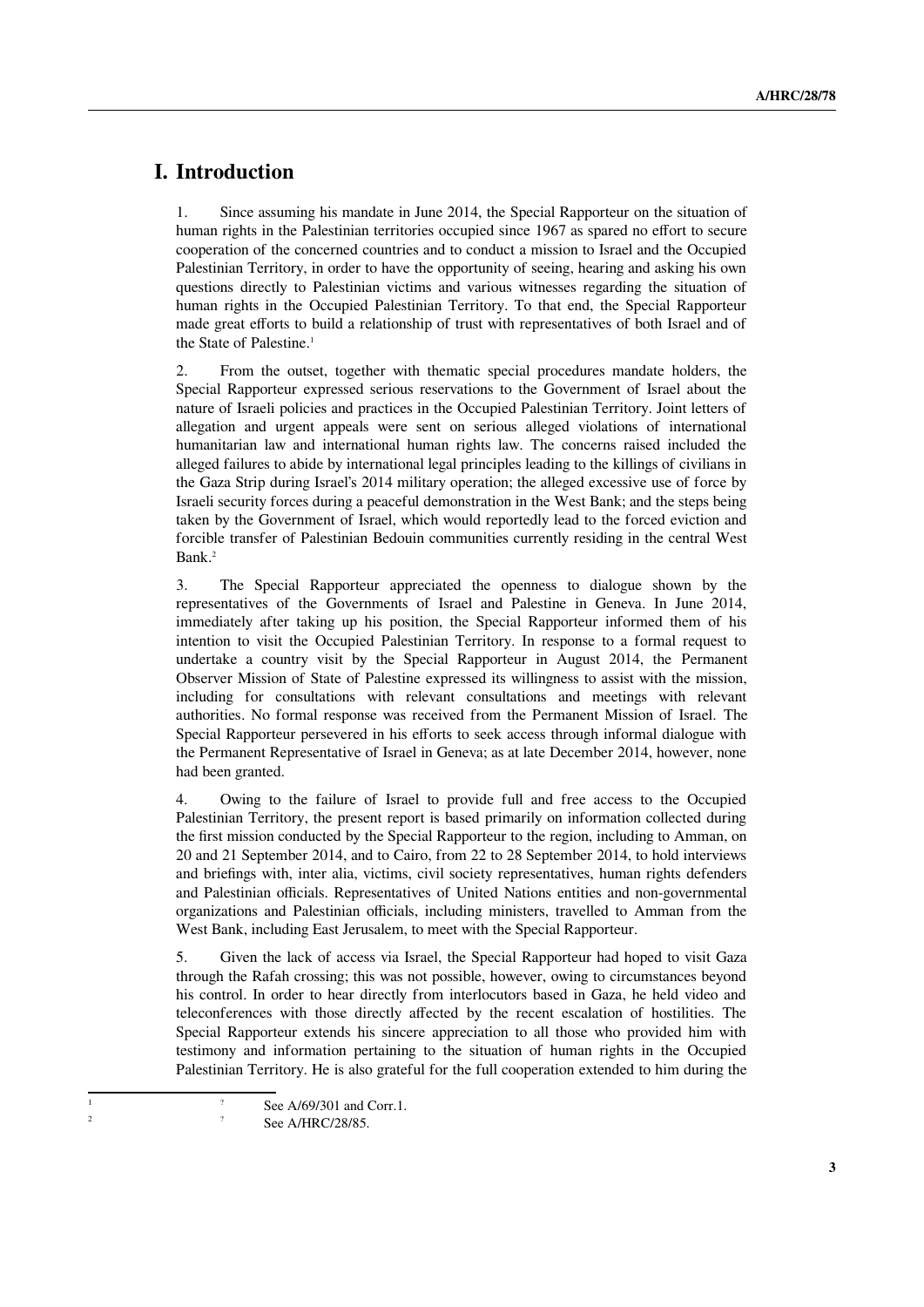mission by the Government of the State of Palestine and for the assistance given by the Governments of Egypt and Jordan.

6. The report begins by addressing the humanitarian crisis in the Gaza Strip and the impact of the latest round of violence between Israel, on the one hand, and Hamas and other Palestinian armed groups, on the other, from 7 July to 26 August 2014. The information recorded and provided by the Office of the United Nations High Commissioner for Human Rights (OHCHR) showed that 2,256 Palestinians were killed, of whom 1,563 were civilians, including 5[3](#page-3-0)8 children.<sup>3</sup> The numbers speak volumes about the scale of the devastation, but statistics alone cannot do justice to the intensity of human suffering or explain the impact that the conflict will have on Palestinians living in Gaza for months and years to come. It is hoped that the information and testimonies received by the Special Rapporteur will provide a glimpse of the human narrative of those two tragic months and illuminate some of the challenges and problems that lie ahead, particularly with regard to health and education in Gaza.<sup>[4](#page-3-1)</sup>

7. In the present report, the Special Rapporteur will also address a number of equally important issues of serious concern affecting human rights in the Occupied Palestinian Territory and make a number of recommendations to the Government of Israel.

8. The present report is not an exhaustive account of the impact of Israeli occupation policies and practices on the rights of Palestinians that were brought to the attention of the Special Rapporteur. Indeed, there is a long list of pressing human rights issues that merit attention: from the expansion of settlements to settler violence; discriminatory policies in East Jerusalem; and the involvement of businesses in the Occupied Palestinian Territory, to name but a few. The Special Rapporteur intends to address these and other issues in future reports. However, as a starting point, the Special Rapporteur has placed most weight on the accounts he heard directly from the victims of the recent hostilities, and hopes to narrate faithfully the ordeal of those who lived through the traumatic 51 days of conflict, focusing in particular on the impact of children, who account for more than half the population of 1.8 million people in Gaza and represent the future of Palestine.

9. On a final introductory note, the Special Rapporteur reiterates that it is in Israel's own interest to grant the mandate holder full and unconditional access to Israel and the Occupied Palestinian Territory.<sup>[5](#page-3-2)</sup> The Special Rapporteur continues to believe that the engagement of Israel would contribute to the effective and even-handed implementation of the mandate. Cooperation with the mandate would be a manifestation of the responsibility of a Member State to respect and protect human rights.

## **II. Situation of human rights in the Gaza Strip**

#### **A. Overview**

10. As many Palestinians in Gaza reminded the Special Rapporteur, the seven-year blockade by Israel, coupled with the access-restricted areas along its border often imposed with excessive use of force by the Israel Defense Forces, forces the Palestinian people living

3 ?

<span id="page-3-1"></span><span id="page-3-0"></span>erification of data continues.

<sup>4 ?</sup> In the present report, the Special Rapporteur will not consider individual incidents of alleged international law violations in the Occupied Palestinian Territory in the context of military operations conducted since 13 June 2014, which a commission of inquiry was tasked to do by the Human Rights Council in its resolution S-21/1.

<span id="page-3-2"></span>The request to enter Israel was made in order to meet with relevant Israeli authorities to discuss the situation of human rights in the Occupied Palestinian Territory. The Special Rapporteur is not mandated to investigate the situation of human rights in Israel.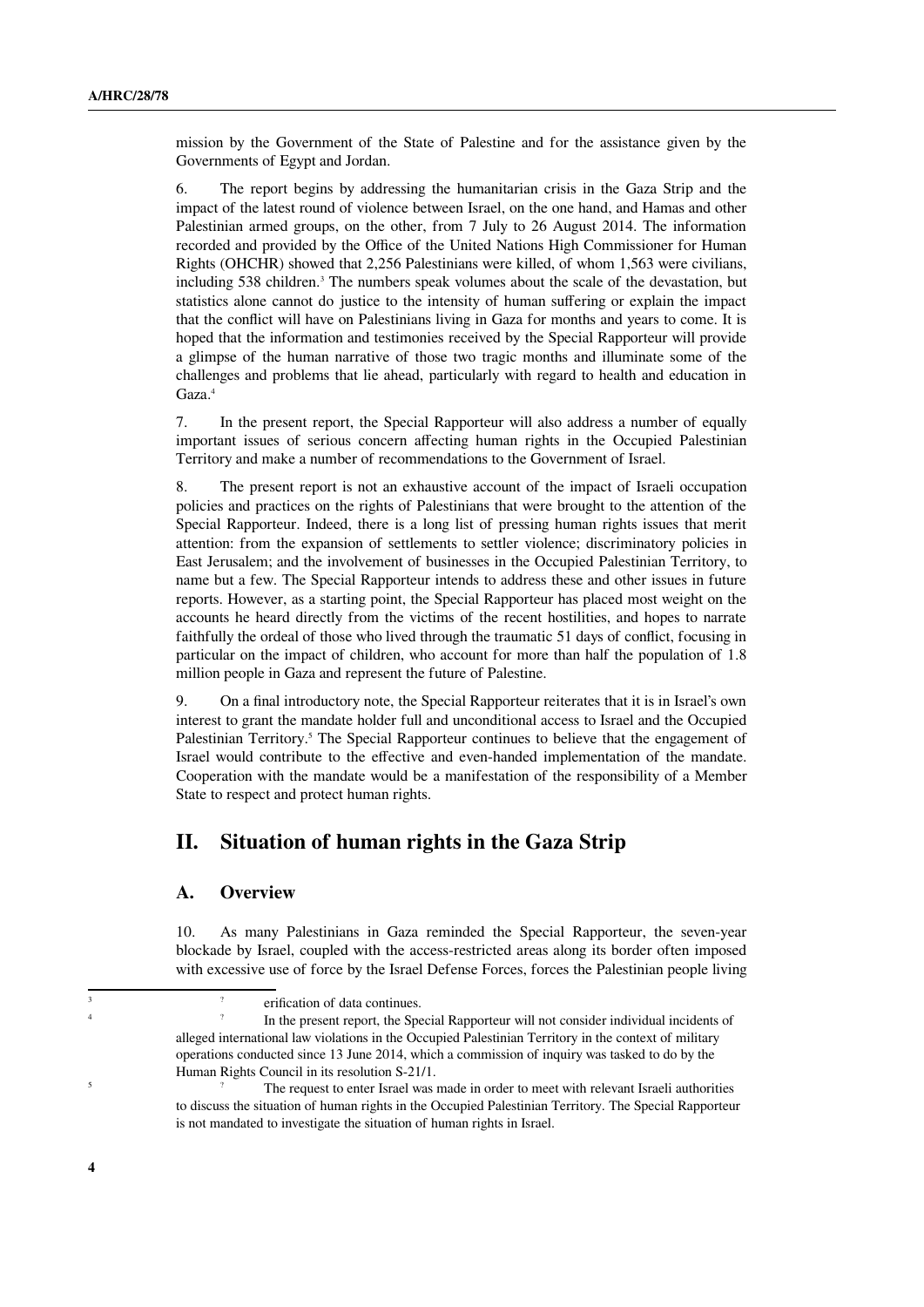in Gaza to live in a perpetual state of humanitarian crisis. [6](#page-4-0) At the most basic level, this has restricted Palestinian agriculture and fishing, and all too frequently impinged upon the right to life of Palestinian farmers and fishermen. According to information provided by the United Nations Relief and Works Agency for Palestine Refugees in the Near East (UNRWA), the severe restrictions on imports and exports have also denied Palestinians in Gaza the right to meaningful economic development and indeed dragged Gaza back towards a state of de-development, leaving 80 per cent of the population chronically dependent on aid. Frequent power shortages and periodic winter flooding have further exacerbated living conditions for Palestinians in Gaza. Moreover, before the escalation of hostilities during the summer of 2014, Palestinians in Gaza had lived through two previous conflicts with Israel, in 2008 and 2009, and again in 2012, which led to destruction and devastation. Israel may have withdrawn its soldiers from Gaza in the context of its unilateral disengagement in 2005; in terms of the control over the territory it exercises, however, it remains the occupying Power.

11. According to the OHCHR, in the latest round of violence between Israel on the one hand, and Hamas and other Palestinian armed groups on the other, from 7 July to 26 August 2014 (operation "Protective Edge") 2,256 Palestinian fatalities were recorded, of whom 1,563 were civilians, including 538 children.[7](#page-4-1) This surpassed the combined number of casualties of the two previous conflicts in Gaza. On the Israeli side, 66 soldiers and five civilians were reportedly killed. The Special Rapporteur is aware that thousands of indiscriminate rockets were reportedly fired by Palestinian armed groups from Gaza. The stark disparity in casualty figures on the two sides, however, reflects the skewered balance of power and the disproportionate cost borne by Palestinian civilians, raising questions as to whether Israel adhered to the international law principles of distinction, proportionality and precautions. The 51-day conflict, tempered only by fleeting humanitarian pauses, adversely affected just about every human right, including the rights to adequate housing, health, water, education, work and, last but not least, life.

#### **B. Destruction of civilian homes and infrastructure**

12. The most striking aspect of the military operations conducted by Israel was its apparent deliberate targeting of civilian homes and multi-storey apartment blocks, which resulted in entire families being buried under the rubble of their homes.<sup>[8](#page-4-2)</sup> In what many witnesses cited as the most egregious example of disproportionality, a multi-storey apartment block known as the "Gaza Twin Towers" was razed to the ground towards the end of Israeli military operations. Other apartment towers flattened by Israeli strikes included the 12-storey al-Zafer tower 4, the Italian tower and the al-Basha tower. Countless reports of schools, mosques and hospitals allegedly targeted during the military operations were also received. An international non-governmental organisation reported that 25 ambulances of the Palestinian Red Crescent were also hit, including 12 that were either destroyed or rendered inoperable.

13. Prominent human rights defenders based in Gaza observed, "never in our lives have we seen that level of destruction", referring to certain neighbourhoods and towns that were particularly hard hit, such as Shuja'iya, Khuza'a and Rafah. Even experienced humanitarian workers, exposed to some of the worst conflict zones across the world, informed the Special Rapporteur that what they saw in Gaza was "shocking, by all accounts". Three months after

<span id="page-4-0"></span>The Secretary-General and the United Nations High Commissioner for Human Rights have consistently noted that the Israeli blockade of Gaza contravenes international law; see A/69/347, paras. 30 – 34, and A/HRC/25/40, paras. 24 – 30.

<span id="page-4-2"></span><span id="page-4-1"></span><sup>7</sup> ? See Office for the Coordination of Humanitarian Assistance, Gaza Strip, Humanitarian Dashboard, November 2014.

<sup>8 ?</sup> "Families under the rubble: Israeli attacks on inhabited homes", Amnesty International, 5 November 2014.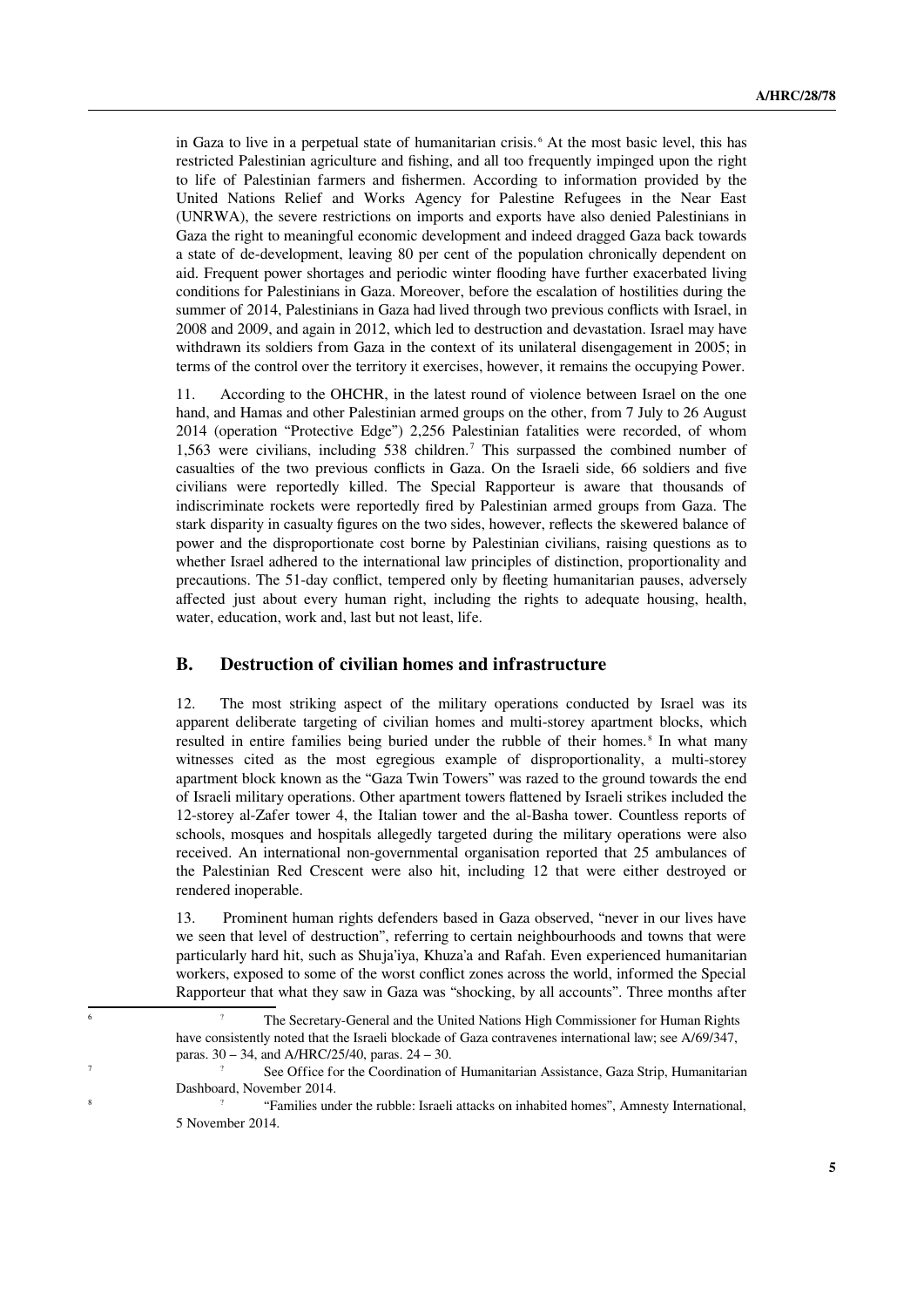the ceasefire, the impact of Israeli strikes on the water and sanitation facilities in Gaza were still being felt, with 20 to 30 per cent of households, or 450,000 people, still without access to municipal water because of the damage caused.<sup>[9](#page-5-0)</sup>

14. UNRWA schools serving as emergency shelters for internally displaced persons, the exact position of which had been notified to the Israeli Defense Forces, were allegedly targeted by shells or other munitions on at least seven separate occasions, resulting in at least 42 deaths, including 11 UNRWA staff members. In one incident involving a UNRWA school in Jabaliya, on 30 July, Israeli shelling allegedly killed 16 people and injured another 100. According to UNRWA, it had already informed the Israeli military authorities of the location of the school 17 times, including once only a few hours prior to the attack. The Special Rapporteur notes that the Secretary-General established, in November 2014, a board of inquiry to review and investigate a number of specific incidents in which death or injuries occurred at and/or damage was done to United Nations premises. The Special Rapporteur is also aware that Israel has established its own fact-finding assessment mechanism and has opened a number of criminal investigations into certain selected cases of alleged violations of international law. It remains to be seen if this can bring any measure of meaningful accountability to Palestinian victims in the light of the criticism levelled by observers to date.<sup>[10](#page-5-1)</sup>

#### **C. Mass displacement**

15. At the height of the escalation of hostilities, an estimated 500,000 people were internally displaced across Gaza, many of them forced to take shelter in UNRWA schools,<sup>[11](#page-5-2)</sup> government-run schools or with extended family or friends.[12](#page-5-3) Many of the school buildings were not designed to serve as shelters, and the sheer number of internally displaced persons seeking shelter reportedly resulted in severe overcrowding and put a considerable strain on sanitation facilities. According to a humanitarian aid worker who visited the schools, the general overcrowding of schools with limited capacity had led to a lack of privacy for families and inadequate hygiene and sanitation conditions that brought about various stressrelated ailments, including dermatological conditions. Beyond the school shelters, host families were also reportedly rapidly overwhelmed by the burden of having to host as many as 30 extended family members and relatives, putting considerable financial and psychological strain on all family members. The desperation was summed up by a woman who, exasperated, told a United Nations staff member distributing food items that, "I don't want food; I want a future for my children".

16. A Palestinian human rights defender originally from Shuja'iya explained that "those people's minds were as hard as a rock and so attached to their land that they would never leave so easily". Nonetheless, within minutes of the Israeli assault on that particular neighbourhood on 20 July, he recalled how the bombs, tank shells and naval artillery "shook the ground like an earthquake and opened the gates of hell". By 6 p.m., 150,000 people were reportedly trying to flee the area. A Palestinian staff member of a non-governmental organization, speaking also as a mother and former resident from Beit Hanoun, described

<span id="page-5-0"></span><sup>9</sup> ? Office for the Coordination of Humanitarian Assistance, 'Gaza Strip: Humanitarian Dashboard', November 2014

<span id="page-5-1"></span><sup>&</sup>lt;sup>10</sup> See Decisions of the Israel Defense Forces Military Advocate General regarding Exceptional Incidents that Occurred during Operation 'Protective Edge' – Update No. 2, 7 Decmber 2014, and "Israel's Gaza probe raises questions", Al Jazeera, 8 December 2014.

<sup>&</sup>lt;sup>11</sup> As at October 2014, 18 UNRWA school buildings still served as collective centres for approximately 38,346 internally displaced persons, an estimated 60 per cent of whom are children. <sup>12</sup> As at November 2014, an estimated 100,000 people were still internally displaced in

<span id="page-5-3"></span><span id="page-5-2"></span>Gaza and in need of immediate assistance. See Office for the Coordination of Humanitarian Assistance, 'Gaza Strip: Humanitarian Dashboard', November 2014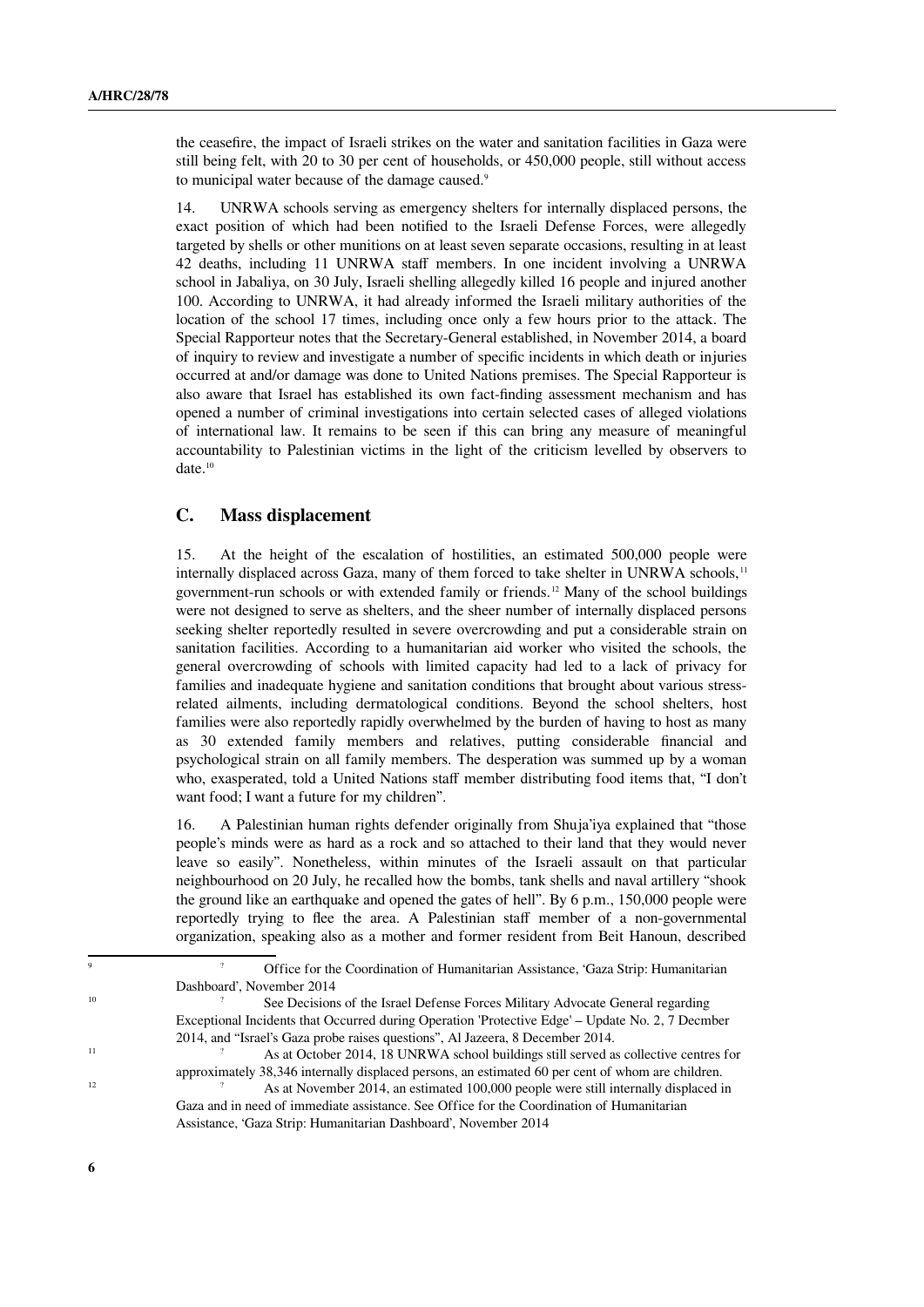how the Israelis had called and ordered them to evacuate their home. "We only had a few moments to gather important documents and to take the children out", she said. "When you look at the framed photos of family and friends on the wall and feel the warmth of your own home, it's not easy to just leave not knowing if you will ever come back again."

17. Israel reportedly gave warnings prior to some airstrikes by telephone, text messaging and leaflet drops across the Gaza Strip. Palestinian human rights defenders, however, explained that, in such a confined and densely populated area, for many people there was simply nowhere to run, no safe passage or safe haven, not even in the United Nations shelters. This was particularly the case for the most vulnerable residents: young children, the elderly, pregnant women and the physically disabled. Some witnesses pointed out that young Palestinians in Gaza would choose to go from one potential death in Gaza to another by crossing the Mediterranean in rickety boats in an attempt to reach Europe, which showed and how desperate people were to leave Gaza.

#### **D. Civilian casualties: families and children**

18. According to OHCHR, some 69 per cent of the Palestinians killed during the hostilities in Gaza were civilians. An Israeli organization compiling its own statistics on Palestinian fatalities has so far found the Palestinian civilian to combatant casualty ratio to be somewhat lower, at 48 per cent.<sup>[13](#page-6-0)</sup> On both counts, serious questions arise with regard to Israel's adherence to the principles of international humanitarian law.

19. The most striking aspect of the most recent conflict was the way in which most civilian victims were not simply bystanders on the street in the wrong place at the wrong time. As the Special Rapporteur heard time and again, most victims were families killed in missile strikes on their own homes, usually at night. Palestinian human rights defenders noted that some entire families, including the Najar and Abu Kaware families, were "simply wiped off the registries".

20. In the non-exhaustive list of cases brought to the attention of the Special Rapporteur, almost all of the families listed lost one or more infants or children, killed in attacks on their homes. In some cases, pregnant women and elderly persons were also killed. This nonexhaustive list includes the following names: Al-Haj, Al-Batsh, Al-Awdat, Shuheebar, Abu Jarad, Al-Hallaq, Ammar, Abu Jame' Siyam, Al-Qassas, Abu Eeta, Al-Najjar, Al-Helu, Abu Jaber, Abu Khousa, Abu Zaid, Duhair, Al-Hashash, Abu 'Amer, Breeker, Mu'ammar, Balata, Al-Khalili, Al-Bayoumi, Al-Farra, Abu Suleiman, Abu Madi, Al Ghoul, Al-Majdalawi, Abu Nijm-Al Masri, Al-Bakri, Uwaida, Wahdan, Al-Dalu, Al-Louh, Kellab, Abu Dahrouj, Mheesin, Joudeh and Tanboura. Overall, at least 999 family members were reportedly killed inside their houses, including 329 children. A further 233 people were killed in the vicinity of their houses, in some cases while attempting to flee.<sup>[14](#page-6-1)</sup>

21. The most recent round of conflict was in fact far deadlier for children than the previous hostilities in 2008 and 2009 and in 2012. On average, 10 children died every day over a period of 50 days – an appalling statistic by any measure, which cannot be dismissed as collateral damage. According to UNRWA, the conflict over the summer resulted in up to 1,500 new orphans, including at least 560 UNRWA students, who were in need of sustained

<span id="page-6-0"></span><sup>&</sup>lt;sup>13</sup> This ratio is based on 54 per cent of verified fatalities. See Meir Amit Intelligence and Terrorism Information Center, "Examination of the names of the Palestinians killed in Operation Protective Edge", 1 December 2014.

<span id="page-6-1"></span><sup>14 ?</sup> Information provided by Al Mezan Centre for Human Rights and Lawyers for Palestinian Human Rights. See also Al Mezan Centre for Human Rights and Lawyers for Palestinian Human Rights, "Complaint concerning destruction and damage to family houses in the Gaza Strip with associated loss of life and injury to Palestinian residents, during Israel's military operation between 7 July 2014 and 26 August 2014".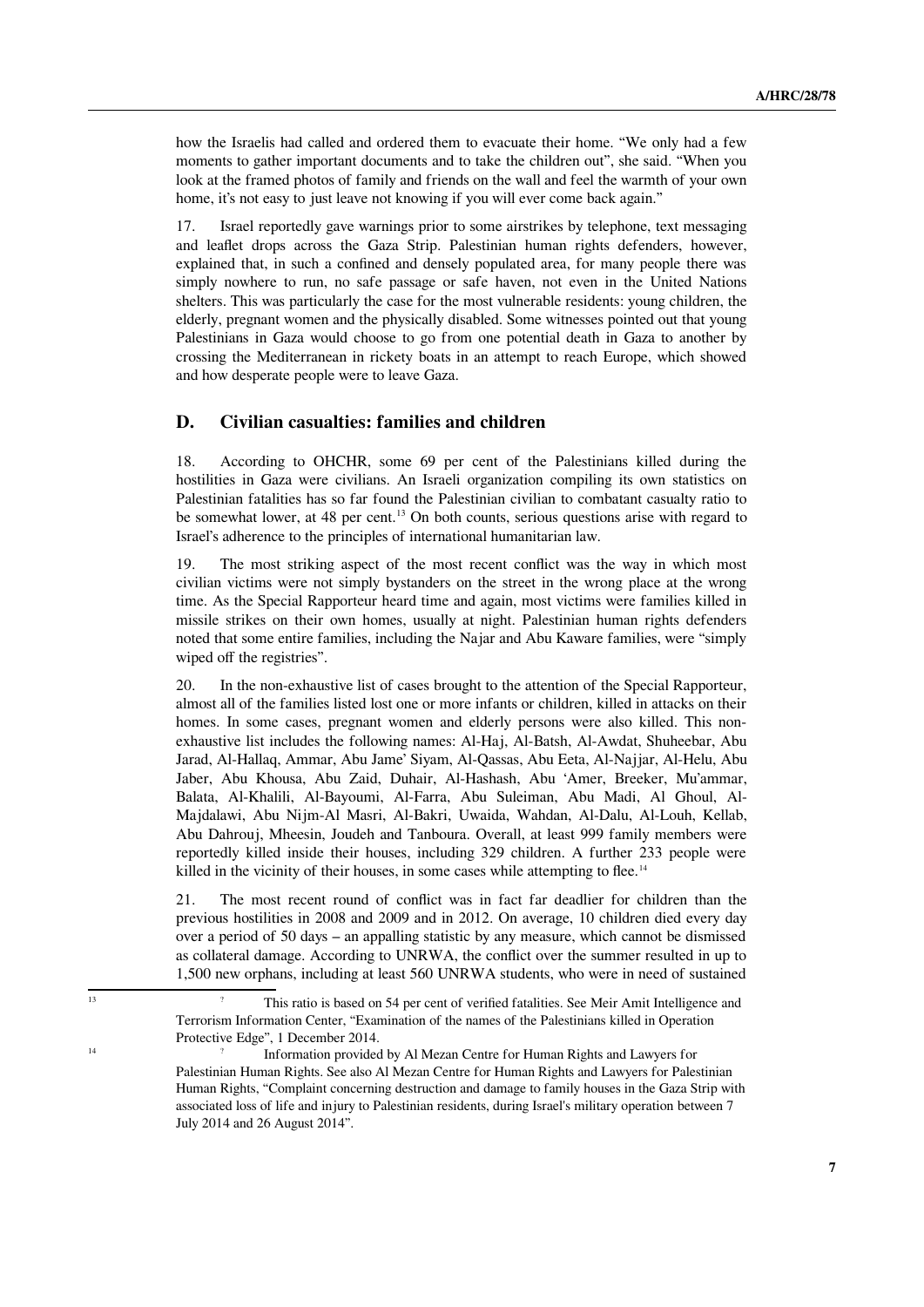child protection and welfare support. Palestinian human rights organizations described the reported high civilian toll as "a direct consequence of Israel's large scale, deliberate and systematic military attacks against family homes". All the information received to date by the Special Rapporteur supports the validity of this claim.

22. Israel has justified its use of force against civilian infrastructure by noting that Palestinian armed groups had fired rockets indiscriminately from the above-mentioned facilities.<sup>[15](#page-7-0)</sup> However, the testimonies heard by the Special Rapporteur from human rights defenders and victims from Gaza, collaborated by the sheer scale of destruction that can be seen in satellite imagery made available by the United Nations, raises serious questions as to whether the Israel Defense Forces adhered to principles of proportionality and distinction.<sup>[16](#page-7-1)</sup> It is also relevant to recall that the High Contracting Parties to the Fourth Geneva Convention affirmed in its declaration of 17 December 2014 that "no violation of international humanitarian law by any party to a conflict can relieve the other party from its own obligations under international humanitarian law".

23. Long after the ceasefire, unexploded remnants of war continue to pose a threat, particularly to children in Gaza. It is estimated that 7,000 unexploded ordinances are still littered across the Gaza Strip under the rubble and debris of flattened neighbourhoods. At the end of October 2014, the United Nations Mine Action Service reported at least seven civilian fatalities as a result of unexploded remnants of war, and 14 others injured.<sup>[17](#page-7-2)</sup> In the latest such incident, on 4 December 2014, four Palestinian women, including three children, were reportedly injured (two of them with serious shrapnel wounds) at the home of the Abu Mer'ie family when one family member picked up an oddly shaped piece of metal. The family had just returned to their house in the al-Zaytoun neighbourhood in Gaza City a few days earlier in order to carry out repairs.<sup>[18](#page-7-3)</sup>

24. In August 2014, the Special Rapporteur addressed a letter of allegation to the Government of Israel on emblematic cases of alleged disproportionate or indiscriminate attacks that had resulted in the killing of innocent civilians, including children. While no response to the letter had been received as at 9 December 2014, the Military Advocate General ordered a number of cases to be closed, including one of the cases raised by the Special Rapporteur together with the Special Rapporteur on extrajudicial, summary or arbitrary executions regarding the killing of two disabled Palestinian women at a care centre in Beit Lahiya on 12 July 2014.[19](#page-7-4)

#### **E. Right to health**

25. According to the Palestinian Ministry of Heath, more than 11,100 Palestinians, including  $3,374$  children, were injured during the hostilities in July and August [20](#page-7-5)14.<sup>20</sup> Ministry officials noted that an estimated 3,500 patients were admitted to hospital requiring surgical interventions. Many Palestinians, including children, are now struggling with life-

<span id="page-7-0"></span><sup>&</sup>lt;sup>15</sup> 2<sup>2</sup> Mission of Israel to the UN in Geneva, "What you can't see on the UN maps of Gaza", and "Hamas' exploitation of civilian facilities", 26 August 2014.

<span id="page-7-1"></span><sup>&</sup>lt;sup>16</sup> See Office for the Coordination of Humanitarian Affairs, Occupied Palestinian Territory, Assessment of physical damages in Gaza using satellite images (Before and after).

<sup>&</sup>lt;sup>17</sup> <sup>2</sup> Office for the Coordination of Humanitarian Affairs, Humanitarian Bulletin, Monthly Report, September 2014.

<sup>&</sup>lt;sup>18</sup> 2015<sup>2</sup> Palestinian Centre for Human Rights, Weekly Report on Israeli Human Rights

<span id="page-7-3"></span><span id="page-7-2"></span>Violations in the Occupied Palestinian Territory (04-10 December 2014), 11 December 2014.

<span id="page-7-4"></span>Decisions of the IDF Military Advocate General regarding Exceptional Incidents that Occurred during Operation 'Protective Edge' – Update No. 2, 7 December 2014

<span id="page-7-5"></span>Office for the Coordination of Humanitarian Affairs, Gaza Crisis Appeal, September 2014 Update (available from www.ochaopt.org/documents/gaza\_crisis\_appeal\_9\_september.pdf), p. 8.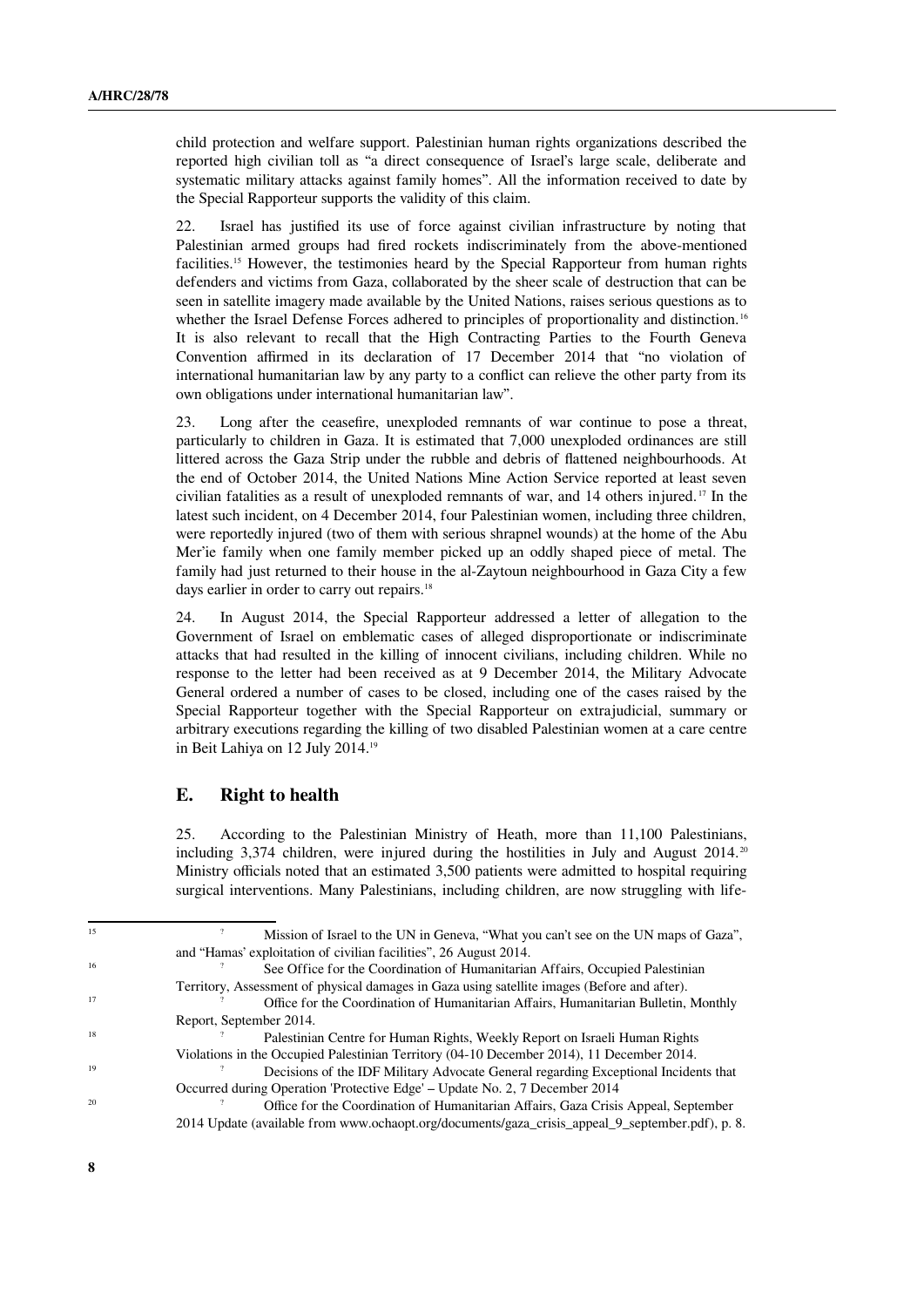long disabilities. An estimated 30 per cent of children in Gaza were exposed to high levels of traumatic stress. Tens of thousands of men, women and children live with the trauma of having witnessed the horrific killings of family members, friends and neighbours before their own eyes.

26. Health professionals based in Gaza recounted to the Special Rapporteur that, while treating dozens of patients every day in the emergency ward, the hospitals where they worked also came under attack from Israeli airstrikes and shelling. A representative of the World Health Organization (WHO) reported that 75 hospitals, primary health centres and clinics were damaged and in need of repair or maintenance. One hospital (Al Wafa) and five other primary health centres had been totally destroyed, while two others and five clinics had sustained major damage; 63 health-care facilities suffered minor damage. In one attack, on 19 July, the Shuhada al-Aqsa hospital in central Gaza was hit by multiple rounds of tank shells, reportedly killing one patient, a nurse and three medical staffers. The same attack destroyed the operating theatres and life support units of the hospital, severely hampering its ability to care for patients.

27. The right to health for the population in Gaza during the conflict was affected not only by direct hits on hospitals and medical facilities (a total of 23 medical personnel were reportedly killed), but also as a result of the lack of access to medical facilities. Health professionals pointed out that the precarious security conditions made it difficult for staff and patients alike to reach hospitals and clinics. Access was reportedly severely limited to an estimated 60 per cent of primary health centres, while some 30 per cent of medical personnel had no regular access to their workplaces. Palestinian doctors also explained to the Special Rapporteur that treating patients with pre-existing health conditions had been complicated by the loss of patient records, destroyed following airstrikes on medical facilities.

28. Around 600 patients were reportedly referred for treatment outside of Gaza, including in hospitals in the West Bank, Egypt, Jordan, Turkey and Germany, given the lack of medical equipment and specialised doctors available in Gaza. In September 2014, many of these patients from Gaza were still being treated abroad, separated from their families in a foreign environment in need of continuous monitoring following surgical interventions. These relatively fortunate patients accounted for, however, only a fraction of the thousands of Palestinians in need of treatment unavailable within Gaza, but not granted permits by Israel to leave the territory. Palestinian doctors and health professionals in Gaza explained that the inadequacy of their own medical facilities and the lack of trained specialists were a consequence of the years of blockade that prohibited the import of potential "dual-use" materials and the travel restrictions imposed by the Israeli authorities that prevented young doctors and medical personnel from receiving advanced medical training abroad.

29. In such circumstances, Palestinian health specialists pointed out that the presence of a number of foreign doctors in Gaza during the conflict had helped considerably, but could not compensate for the inadequate facilities available in Gaza. According to health specialists in Gaza, the medical equipment most needed included radioscopy, ultrascan and optical equipment, as well as drugs, vaccines and other basic disposables, such as gloves and gauze. The electricity crisis that resulted from the strike on the only power station in Gaza on 29 July, during Israeli military operations, also weighed heavily on the provision of health care, as back-up generators were pushed to the limit.

30. On 21 September 2014, the Special Rapporteur visited King Hussein hospital in Amman where a number of Palestinian patients from Gaza were being treated. One young Palestinian woman had been injured when three Israeli missiles hit her family home near Khan Younis without any warning on the evening of 8 July 2014. Her three brothers and grandmother were killed instantly, and a total of 12 family members suffered injuries. She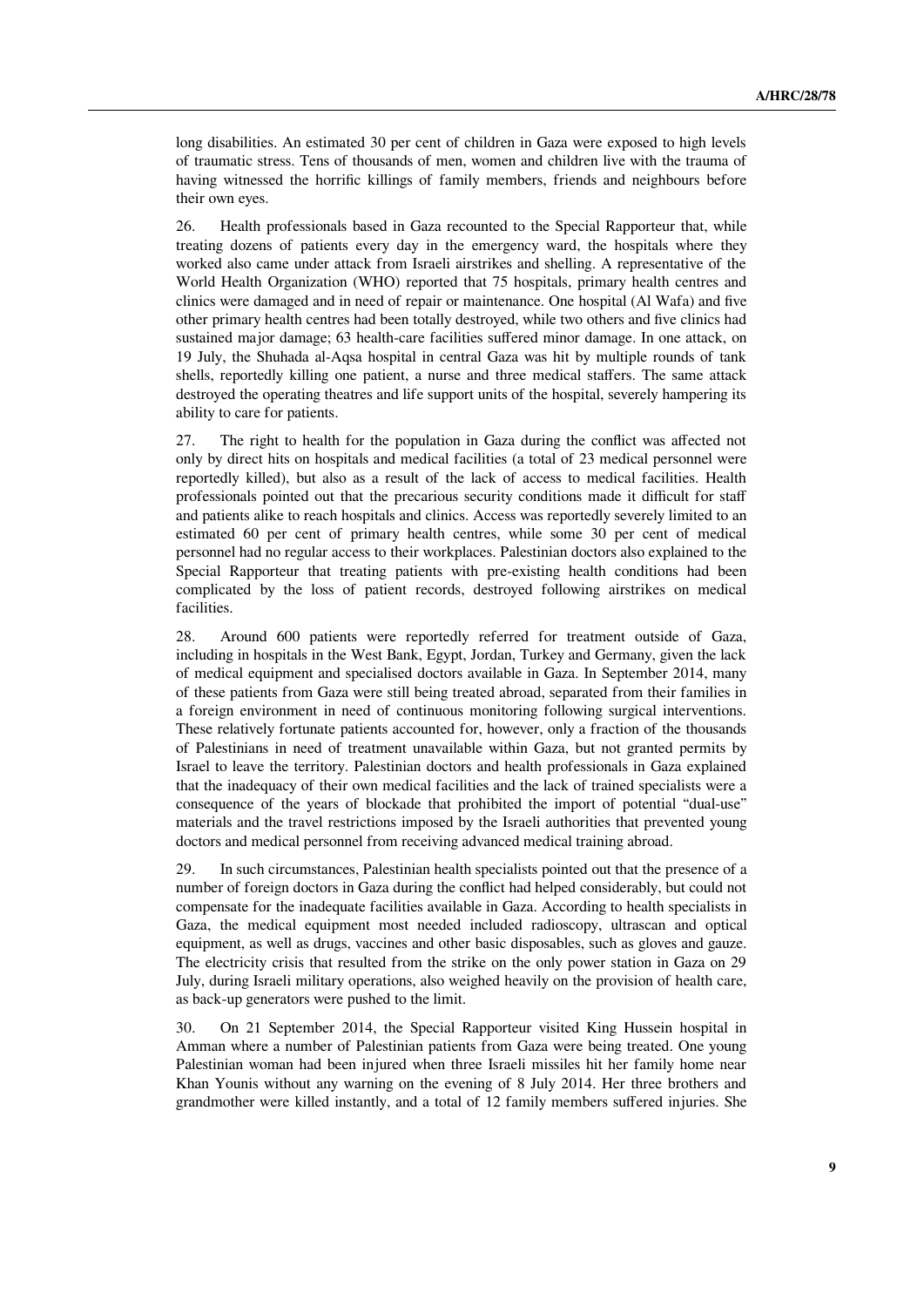suffered further injuries when the ambulance, which was evacuating her, was hit on route to the hospital, resulting in a serious injury to her hip and shrapnel injuries across her body.

31. The Special Rapporteur also met with a 14 year-old girl from Beit Hanoun, who lost both her legs and suffered shrapnel wounds and internal injuries when, on 25 July 2014, an Israeli strike hit a UNRWA school, which was being used as a shelter. Her distraught father recounted that she had lost her mother and three brothers in the same attack. According to his testimony, they had decided to evacuate their home a week after the start of hostilities. They first sought shelter at Beit Hanoun hospital, but had moved on to the UNRWA school serving as an emergency shelter, which they thought a safe haven. Despite the visible pain on the girl's face, she expressed her eagerness to return to school, and shared her dream: "One day, I want to become a teacher". Children with conflict-inflicted disabilities will certainly require long-term care and support at both school and home. Doctors, health professionals and teachers all highlighted the long-term consequences for the population at large.

32. Community health workers in Gaza informed the Special Rapporteur that they were already dealing with many new cases of children suffering from bedwetting, difficulties in sleeping, nightmares, panic attacks, speech problems, a loss of appetite and alienation from parents. Among other recent findings, the Special Rapporteur received an increasing number of reports of physical violence against children within their families and communities occurring in the context of increased stress faced by parents and relatives. There were also reportedly cases of sexual abuse, particularly of adolescent girls in shelters and in host communities.<sup>[21](#page-9-0)</sup>

33. Israel reportedly justified its strikes on schools and hospitals in Gaza by claiming that militants were firing rockets from inside those premises; according to the Palestinian doctors from Gaza who spoke with the Special Rapporteur, no rockets had been fired from within hospitals. The doctors added that, in any case, they should not be punished for what occurred in the vicinity of hospitals.

#### **F. Right to education**

34. Two months of Israeli military operations in Gaza also had a profound impact on access to education and disrupted schooling for children in Gaza. A total of 228 schools (approximately one third) of all schools, including 83 UNRWA schools, were damaged during the attacks; 26 schools were totally destroyed or damaged beyond repair. Schools in Gaza reopened three weeks late, on 14 September 2014, and began with an initial period of psychosocial support and recreational activities for children.[22](#page-9-1) With on average only one counsellor per school, however, education experts in Gaza raised concerns about the shortage of trained teachers qualified to offer adequate psychosocial support to children. Education specialists added that teachers themselves had been victims of traumatic experience and would also require appropriate support.

35. According to the Education Cluster, which brings together non-governmental organizations, United Nations agencies, academics and other partners under the shared goal of ensuring predictable, well-coordinated and equitable provision of education for populations affected by humanitarian crises, attendance at the start of the year was mixed as a result of the massive internal displacement of Palestinian families. UNRWA and Government-run schools allowed the transfer of displaced students to schools closer to their

<span id="page-9-1"></span>

<span id="page-9-0"></span><sup>&</sup>lt;sup>21</sup> <sup>21</sup> Office for the Coordination of Humanitarian Affairs, Humanitarian Bulletin, Monthly Report, October 2014.

<sup>&</sup>lt;sup>22</sup> <sup>22</sup> UNRWA reportedly coordinated with the Ministry of Education to make use of its satellite television channel and self-learning materials in order to make education accessible to all children in Gaza, including those not residing in UNRWA shelters.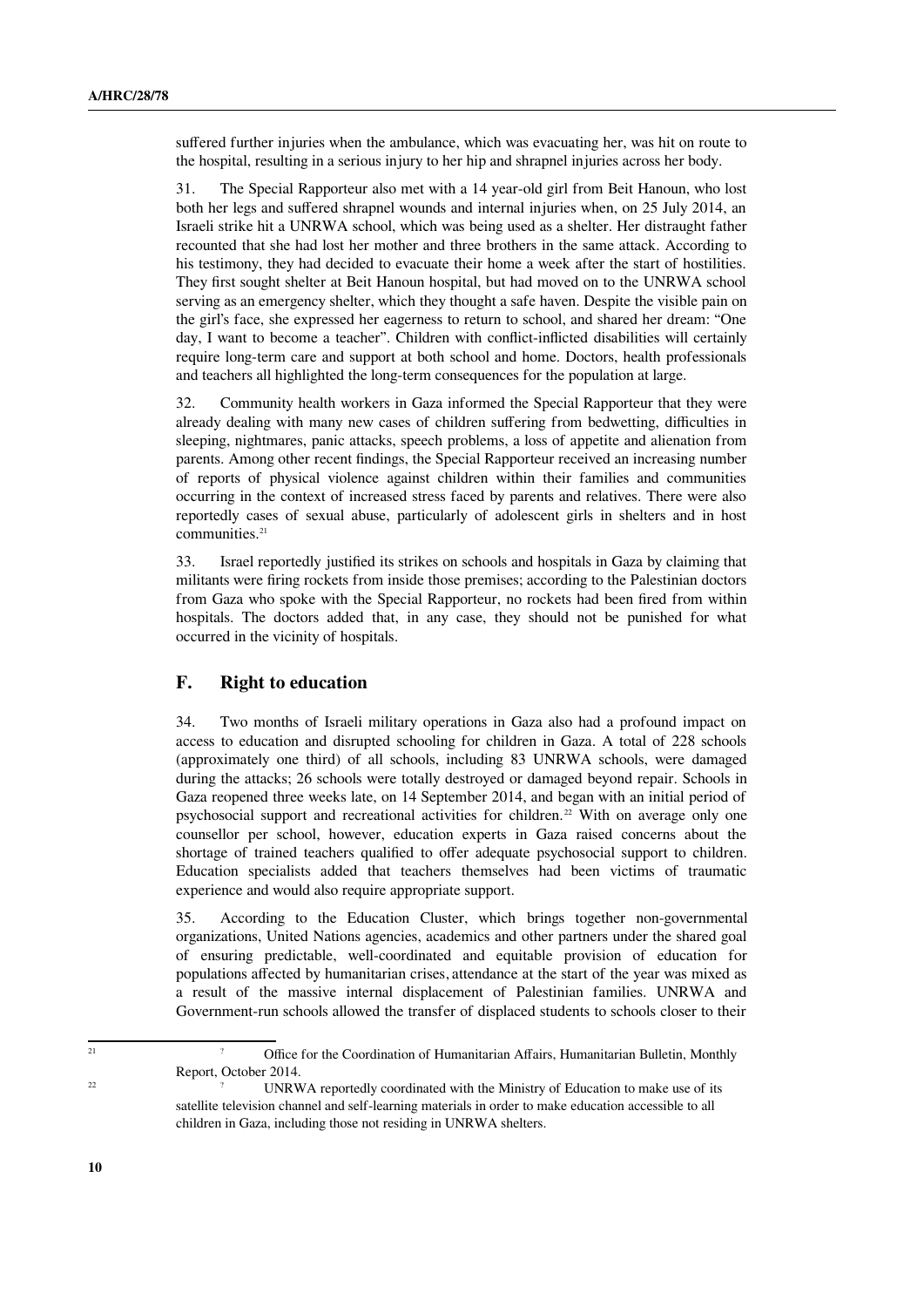current places of residence, but some 87 schools were still operating double shifts. A number of teachers expressed concerns that overcrowded classrooms of up to 60 pupils affected the quality of education. Education specialists also pointed out that many of the schools that served as shelters during the conflict had valuable equipment damaged or missing.

36. Schools in Gaza are already reportedly seeing more aggressive behaviour in pupils, while mental health specialists have warned that the traumatic events experienced by children during the conflict would have a lasting impact on cognitive development and have broader social implications. Community health workers also expressed concern that, in some children, their traumatic experience could nurture a desire for revenge. It was also unclear whether schools would be able to cope with any influx of disabled children requiring specialized educational assistance.

37. In Gaza, the higher education sector, which serves up to 95,000 students, was also seriously affected by the hostilities. Many of the 28 higher education institutions in Gaza were damaged during the conflict. The hostilities also affected the number of new enrolments for the new term. Education specialists noted, however, that the blockade was also responsible for changing the views of parents about the value of investing in higher education for their children in the context of perpetually high unemployment rates and the lack of job prospects for highly qualified graduates. Schools moreover lacked essential equipment and resources to motivate students and were unable to offer opportunities for academic exchanges or to bring in foreign expertise to contribute to the development of students.

#### **G. Recovery and reconstruction efforts**

38. The rebuilding of lives and livelihoods following intensive bombardment, mortar fire and ground operations across Gaza is a momentous task that will continue for some time to come. The Palestinian Government of National Consensus reportedly estimated the cost of relief, recovery and reconstruction for Gaza at \$4 billion. The international community pledged up to \$5.4 billion for Gaza reconstruction at the donor conference held in Cairo in October 2014, but many pledges have not been fulfilled. UNRWA had estimated the total funding required for the provision of rental subsidies to families with no alternative shelter, reconstruction of destroyed homes and repair for those with damage at \$720 million; as at December 2014, however, only \$100 million had been pledged, leaving a shortfall of \$620 million. According to UNRWA, the impact of ceasing payments to affected families would be dramatic, forecasting that tens of thousands of refugee families would find themselves with inadequate shelter and no support during the harshest months of winter.<sup>[23](#page-10-0)</sup>

39. Some 100,000 people remain displaced and in need of continuing assistance; 450,000 are disconnected from the water network owing to damage and/or low pressure, while approximately 22,000 housing units require rebuilding or substantial repair. Despite the Gaza reconstruction mechanism brokered by the United Nations and that came into effect in early November, the delivery of essential building materials has been painfully slow. Four months after the ceasefire and with the onset of winter, the United Nations Special Coordinator for the Middle East Peace Process conceded, during a visit to Gaza in December 2014, that the operating environment continued to face many challenges, including a fragile and informal ceasefire that had not yet solidified and a lack of empowerment of the Government of National Consensus in Gaza with no control over the crossings. Such difficult issues, coupled with insufficient financial assistance from donors, had only worsened the atmosphere in an already devastated Gaza. As the Special

<span id="page-10-0"></span><sup>&</sup>lt;sup>23</sup> UNRWA, "Urgent funding required to address unprecedented destruction in the Gaza Strip", 18 December 2014.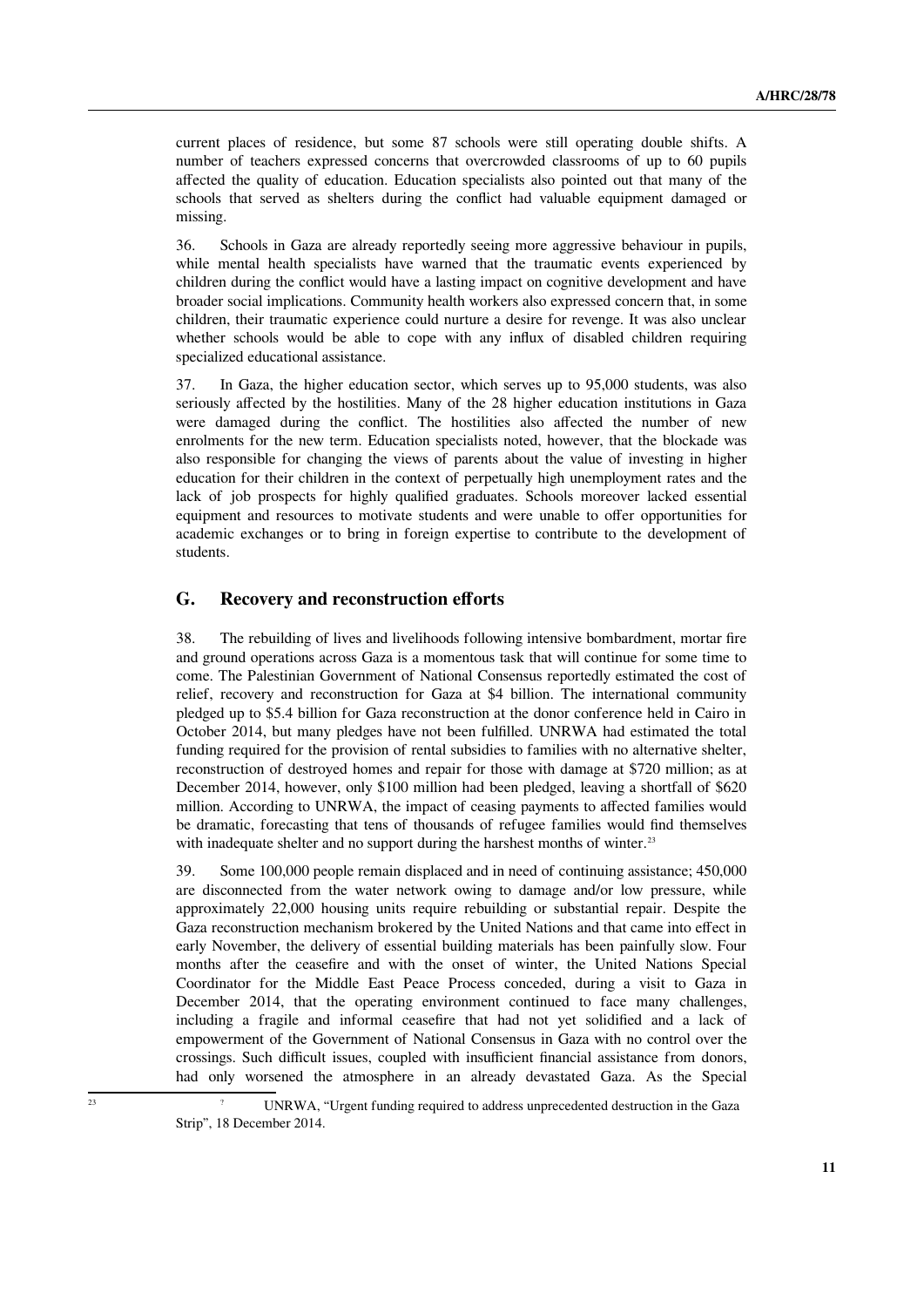Coordinator stated during his briefing to the Security Council a few days later, "this temporary mechanism is not a substitute for the lifting of all closures on Gaza as laid out in Security Council resolution 1860 (2009)".<sup>[24](#page-11-0)</sup>

40. After 51 days of bombardment, the conditions of life in Gaza have shifted ever closer to the dismal forecast made in 2012 by the United Nations country team, which questioned whether Gaza would be a liveable place by 2020.<sup>[25](#page-11-1)</sup> The shortages in construction materials and related price hikes have contributed to an already high level of unemployment generally, but particularly in the construction sector, which used to absorb 10 per cent of the Gaza workforce, and also increased rates of poverty and food insecurity. In a report on assistance to the Palestinian people, the United Nations Conference on Trade and Development found that Israeli constraints in general and restrictions on the mobility of Palestinian workers in particular across the Occupied Palestinian Territory had had a disproportionately high impact on Palestinian women.<sup>[26](#page-11-2)</sup> Information received by the Special Rapporteur also indicated that the widespread poverty and retreat of discouraged Palestinian men from the labour market is a consequence of the lack of employment opportunities. Human rights defenders in Gaza repeatedly stressed that the humanitarian crisis and the denial of basic human rights in Gaza was an entirely man-made result of the prolonged occupation and blockade, arguing that people in Gaza have the skills, knowledge, capability and determination to achieve sustainable peace based on human rights and to pursue sustainable economic development without reliance on international aid if only the blockade were lifted and the occupation ended.

## **III. Situation of human rights in the West Bank**

#### **A. Excessive use of force by Israeli security forces**

41. According to OHCHR, in 2014 alone there were at least 50 Palestinian fatalities in incidents involving Israeli security forces in the West Bank, including East Jerusalem, a figure almost double the 27 Palestinian fatalities reported in 2013 in similar circumstances. [27](#page-11-3) Most worryingly, information available to the Special Rapporteur suggests that these incidents are not isolated, but part of an increasing pattern whereby Palestinian civilians (often children) who pose no serious threat to Israeli security forces are deliberately shot and injured with rubber-coated steel bullets, or increasingly killed with live ammunition by "trigger-happy" soldiers.<sup>[28](#page-11-4)</sup>

42. The period of heightened tensions across the Occupied Palestinian Territory, from 12 June to 31 August 2014, also witnessed a striking increase in the lethal use by Israel of force in the West Bank, including East Jerusalem, leading to the death of 27 Palestinians, including five children, the youngest of which was only 11 years old. These reported killings have continued in recent months. On 16 October 2014, a 13-year-old child was shot with live ammunition allegedly by Israeli security forces and killed in the village of Beit Liqya in Ramallah governorate. The boy had reportedly been shot on his way back from the village's

 $^{26}$   $^{26}$   $^{27}$   $^{27}$   $^{27}$   $^{27}$   $^{28}$   $^{29}$   $^{20}$   $^{21}$   $^{20}$   $^{21}$   $^{20}$   $^{21}$   $^{20}$   $^{21}$   $^{20}$   $^{21}$   $^{20}$   $^{21}$   $^{20}$   $^{21}$   $^{20}$   $^{21}$   $^{20}$   $^{21}$   $^{20}$   $^{21}$   $^{20}$   $^{21}$   $^{20}$   $^{21$ 

<span id="page-11-0"></span><sup>&</sup>lt;sup>24</sup> Department of Political Affairs, Security Council briefing on the situation in the Middle East, Special Coordinator for the Middle East Peace Process, Robert Serry, 15 December 2014.

<sup>&</sup>lt;sup>25</sup> <sup>25</sup> United Nations country team in the Occupied Palestinian Territory, "Gaza in 2020: A liveable place?", August 2012.

<span id="page-11-3"></span><span id="page-11-2"></span><span id="page-11-1"></span>OHCHR, "Zeid says Israel must take action to curb rise in protest fatalities in Occupied Palestinian Territory", 12 December 2014.

<span id="page-11-4"></span><sup>&</sup>lt;sup>2</sup> See Amnesty International, "Trigger-happy: Israel's use of excessive force in the West Bank", 2014.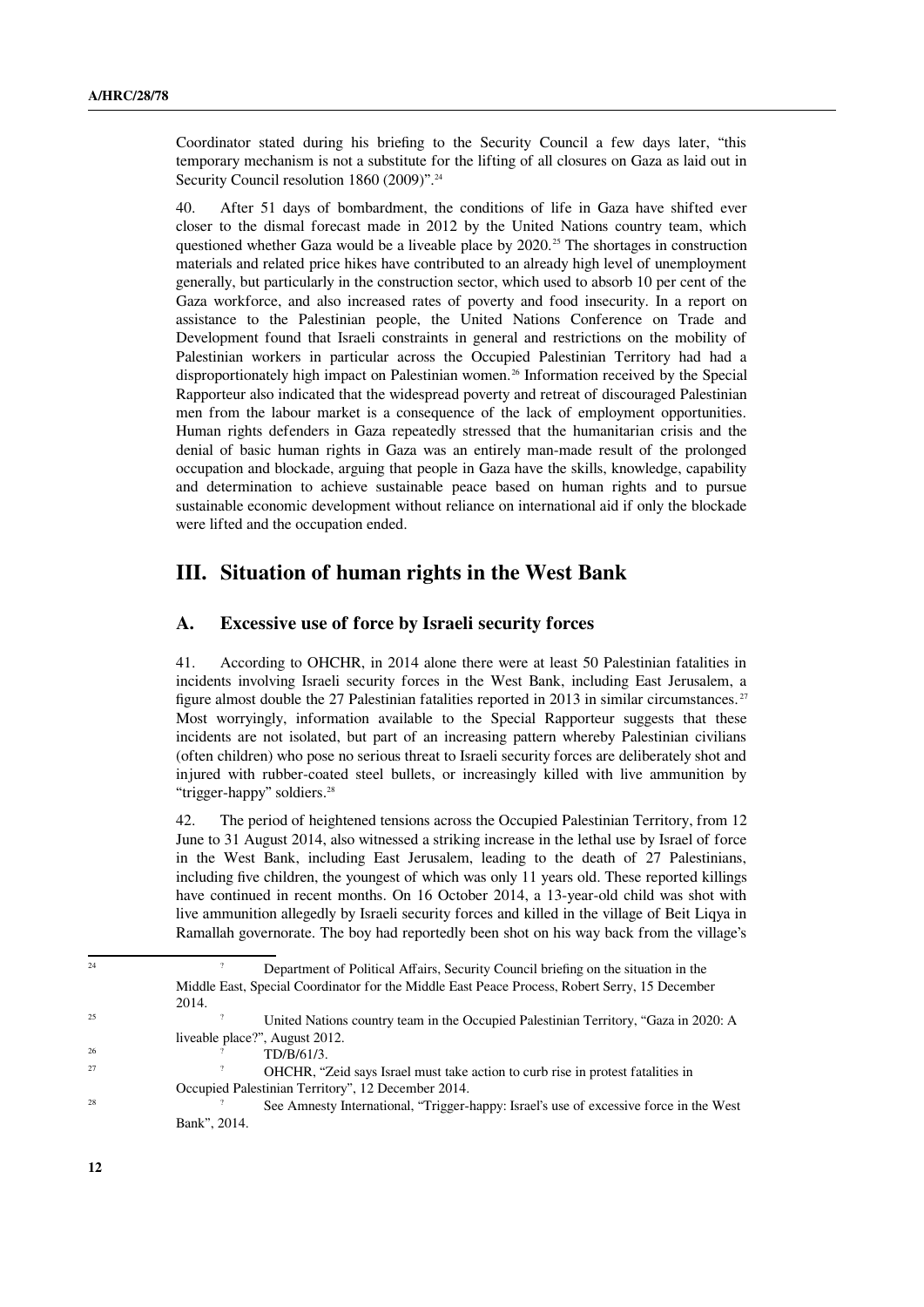playground and was not participating in clashes involving stone-throwing by Palestinian youths taking place at around the same time, some 150 metres away from the site of the incident.<sup>[29](#page-12-0)</sup>

43. The actions taken by the Israeli security forces appear to be at odds with the Basic Principles on the Use of Force and Firearms by Law Enforcement Officials. The plausibility of the use of firearms in self-defence or the defence of others against the imminent threat of death or serious injury is questionable in many of the cases involving Palestinians exercising their right to peaceful protest.

#### **B. Right to peaceful protest**

44. Concerns at the excessive use of force by Israeli security forces in the context of peaceful demonstrations received, ironically, global attention on Human Rights Day in 2014, when a Palestinian Minister, Ziad Abu Ein, died following confrontations with Israeli security forces during an olive tree planting ceremony celebrating Human Rights Day and protesting against an illegal Israeli settlement outpost nearby the occupied West Bank village of Turmus'aya. On the same day in Jalazone refugee camp in the West Bank, Israeli security forces reportedly shot a 14-year-old Palestinian boy in the head with live ammunition, leaving him seriously wounded, during protests triggered by the death of Ziad Abu Ein.<sup>[30](#page-12-1)</sup>

45. According to a Palestinian non-governmental organization, in an incident on 31 August 2014, a 16-year-old Palestinian youth was allegedly shot in the head with a rubbercoated bullet and killed by Israeli security forces in the Wadi al-Joz neighbourhood of East Jerusalem. The youth was reportedly going to the mosque when he was caught up in clashes between Palestinian youths and Israeli security forces.

46. Television audiences across the world witnessed closed-circuit television footage capturing the moments, on 15 May 2014 in the town if Beituniya in the West Bank, when two Palestinian teenagers, Nadim Nuwara and Muhammad Salama, were shot and killed. Neither of the teenagers posed any immediate threat to Israeli security forces, which were positioned more than 60 metres away. A member of the Israeli paramilitary border police was reportedly arrested on 12 November 2014, and an indictment for manslaughter of Nadim was filed at the Jerusalem district court on 23 November. [31](#page-12-2) Whether the suspect will be charged and a sentence commensurate to the crime is handed down remains to be seen. No arrest has been made in connection with the killing of Muhammad Salama.

47. On 12 November 2014, the Government of Israel responded to a joint letter of allegation addressed in August by the Special Rapporteur and several thematic mandate holders regarding the case of the reported killing of civilians during peaceful demonstrations in the West Bank in July, including that of Hashem Khader Abu Maria, who worked as coordinator for Defence for Children International, and of two others. In its response, the Government pointed out that the civilians had been "killed during violent clashes between Palestinians and Israeli security forces … in the course of which Israel Defense Forces soldiers were subject to severe acts of violence, including the throwing of stones, Molotov cocktails, and improvised explosives". The Government added that a criminal investigation had been immediately opened into the incidents, but that, "in light of the highest concerns

<sup>&</sup>lt;sup>29</sup> <sup>29</sup> See Office for the Coordination of Humanitarian Affairs, Protection of Civilians Weekly Report, 14 – 20 October 2014.

<span id="page-12-1"></span><span id="page-12-0"></span><sup>30</sup> OHCHR, "Zeid says Israel must take action" (see footnote 27).

<span id="page-12-2"></span><sup>&</sup>lt;sup>31</sup> A report concluded that the border policeman identified was the person who killed Nuwwara. See DCI-Palestine and Forensic Architecture, "The killing of Nadeem Nawara and Mohammad Mahmoud Odeh Abu Daher in a Nakba Day protest outside of Beitunia on May 15th, 2014".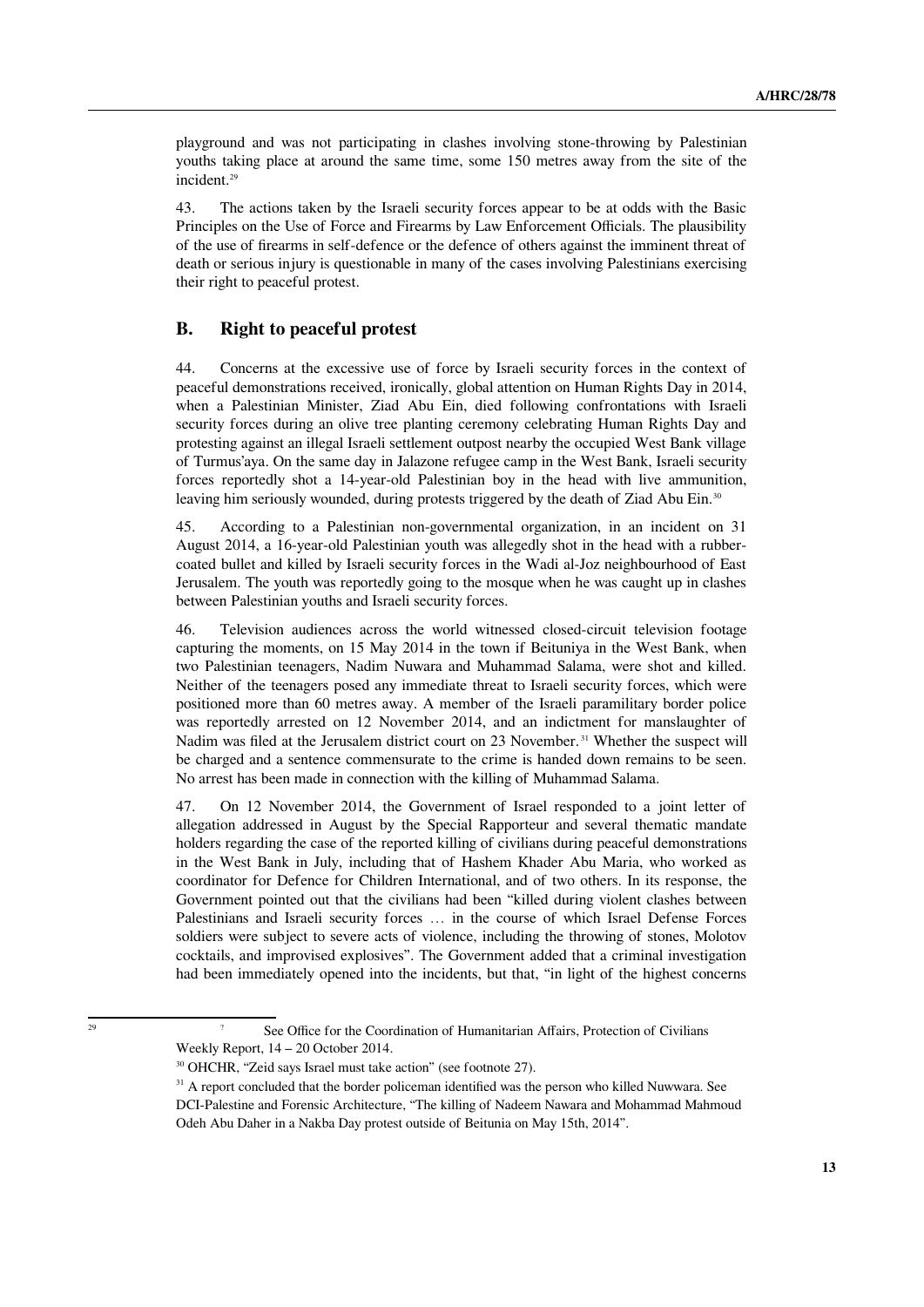given to the integrity of the investigation, and in accordance with the law, the Criminal Investigations Department cannot disclose information regarding on-going investigations'.[32](#page-13-0)

## **C. Israeli security forces search operations in Palestinian refugee camps**

48. Over the past three years, the number of Israeli search operations in Palestinian refugee camps and Palestinians refugees detained by Israeli security forces has increased considerably, from 293 operations in 2012 to 568 operations during the period from January to September 2014. This has resulted in more Palestinian refugees injured and killed, including children, in the context of these operations.

<span id="page-13-0"></span><sup>&</sup>lt;sup>32</sup> See A/HRC/28/85.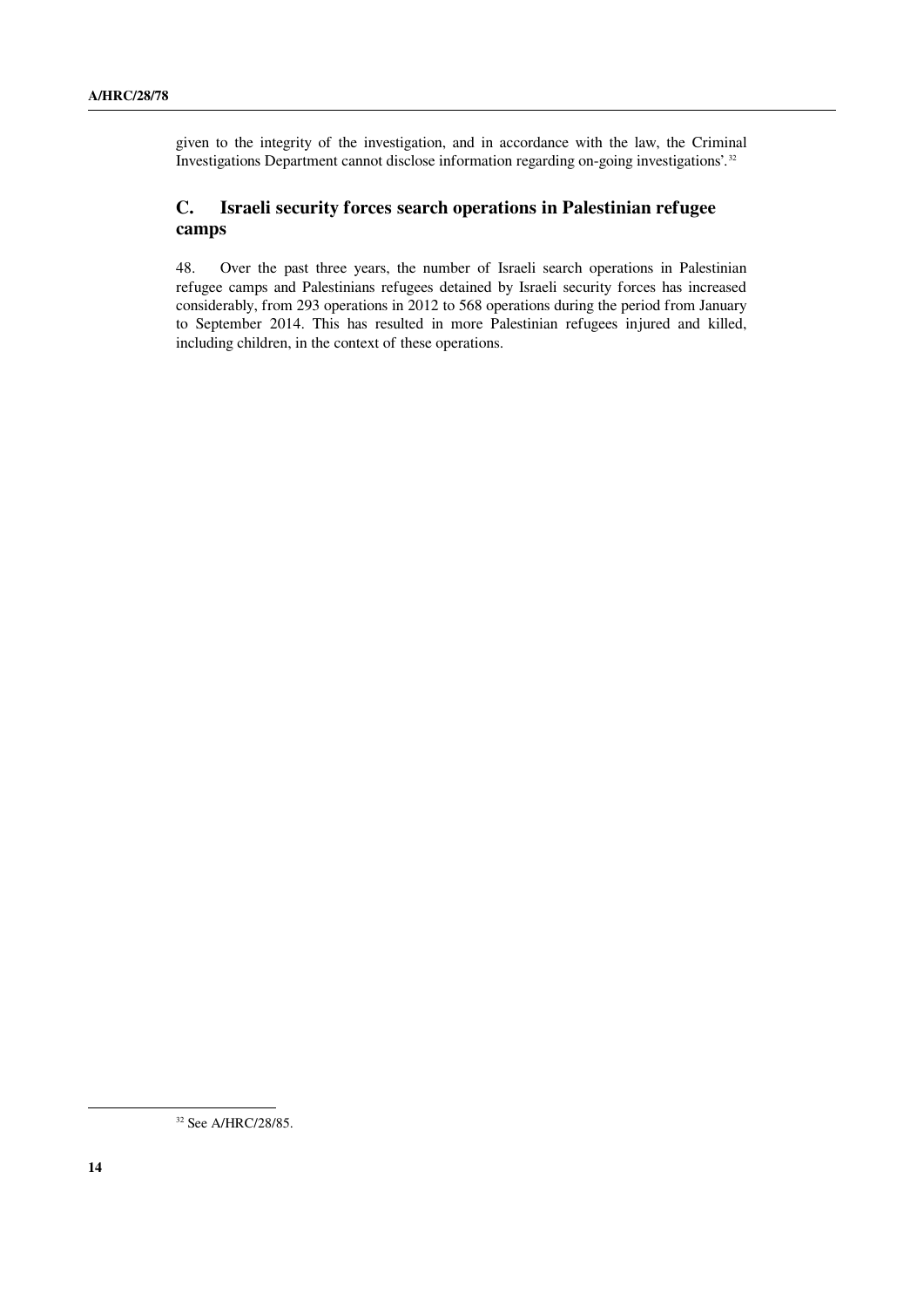|                        | 2012                     | 2013                      | $2014**$                  |
|------------------------|--------------------------|---------------------------|---------------------------|
| Search<br>operations   | 293                      | 471                       | 568                       |
| Detainees              | 351 (including 6 minors) | 420 (including 59 minors) | 473 (including 68 minors) |
| <b>Fatalities</b>      | $\mathbf{0}$             | 12 (including 3 minors)   | 11 (including 1 minor)    |
| Injuries               | 38 (including 5 minors)  | 486 (including 95 minors) | 650 (including 54 minors) |
| Source: United Nations |                          |                           |                           |

**Israel Security Forces search operations, fatalities, injuries and detention of Palestinians, including minors, across West Bank refugee camps**\*

**\***Jenin, Tulkarm, Nur Shams, Camp No.1, Balata, Askar, Al Far'a, Shufat, Amari, Kalandia, Jalazone, Deir Ammar, Aqabt Jaber, Ein Sultan, Aida, Beit Jibrein, Dehiesha, Arroub and Fawwar refugee camps. **\*\***1 January to 30 September 2014

49. The repeated incursions by Israeli security forces into Palestinian communities have not been without consequences. A needs assessment conducted by UNRWA on the mental health of Palestine refugee children throughout the West Bank in October and November 2014 found that 37 per cent of sampled Palestine refugee children from camps, and 51 per cent of sampled children from Bedouin communities, reported witnessing Israeli security forces breaking into their homes, while some 13 per cent of sampled refugee and Bedouin children reported witnessing the killing or injury of a relative or friend by explosive objects and materials left behind by the Israeli security forces. It was found that 22 per cent of sampled Palestine refugee children in camps and 44 per cent of sampled Bedouin children were at greater risk of having a psychiatric disorder. Since February 2014, UNRWA has been providing psychosocial counselling services to more than 15,000 children under the age of 18 years in schools, health clinics in refugee camps and other localities. Children reportedly comprise approximately 70 per cent of all counselling cases. The most widely reported symptoms included enuresis and encopresis complaints (24 per cent), behavioural problems (20 per cent) and anxiety complaints (13 per cent). Other issues affecting children identified by UNRWA school counsellors included discipline problems, aggression and poor academic achievement.

#### **D. Punitive house demolitions**

50. House demolitions ordered by Israel in response to a string of Palestinian attacks on Israelis in recent months are of particular concern to the Special Rapporteur.<sup>[33](#page-14-0)</sup> Between 1 June and 30 November 2014, the Israeli authorities reportedly demolished or sealed five homes, displacing 34 Palestinians, including 16 children. According to the United Nations Resident Coordinator and Humanitarian Coordinator, as at 3 December 2014, another six families in the West Bank and East Jerusalem were at risk. The home of Abd al-Rahman al-Shaludi, the Palestinian who allegedly killed a 22-year-old woman and a three-month-old Israeli infant in a car attack in Jerusalem in October, was among those demolished.

51. The justification made by the Israeli authorities for home demolitions is that it serves as a deterrent to prevent future "terrorist" attacks.<sup>[34](#page-14-1)</sup> The Special Rapporteur has not, however, come across any supporting evidence for this to date. Indeed, in 2005, a military

<sup>&</sup>lt;sup>33</sup> <sup>2</sup> OHCHR, "Palestinian homes must cease to be a target, UN human rights experts say", 25 November 2014.

<span id="page-14-1"></span><span id="page-14-0"></span><sup>&</sup>lt;sup>34</sup> Human Rights Watch, "Israel: Stop Punitive Home Demolitions", 22 November 2014.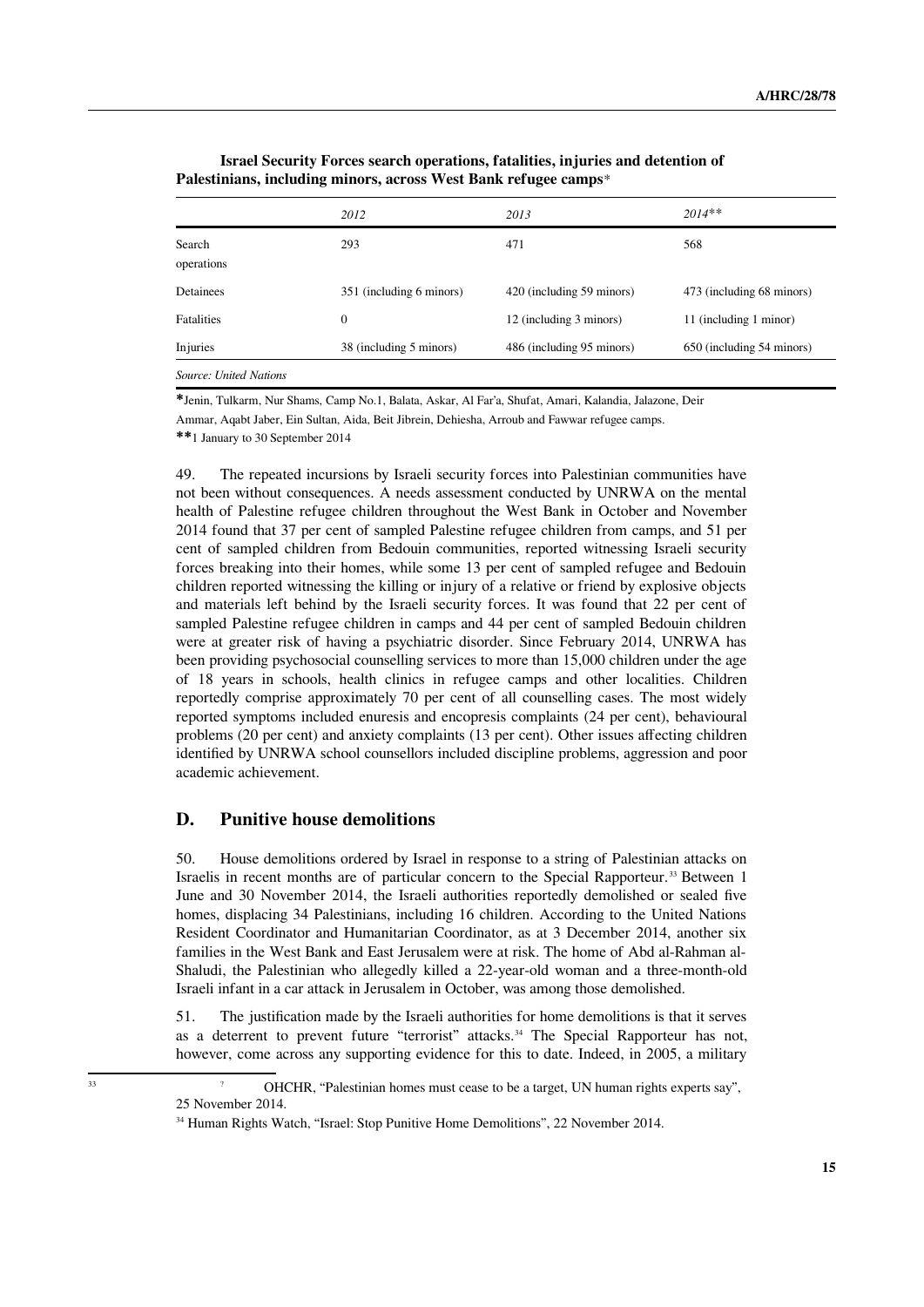committee appointed by then chief of the Israel Defense Forces (and current Minister for Defence) Moshe Ya'alon recommended a moratorium on home demolitions after it had found little proof that they served as an effective deterrent to future terrorists.<sup>[35](#page-15-0)</sup>

52. Aside from the questions of "effectiveness", from an ethical and legal standpoint, family members who have committed no crime should not be punished for the actions of a relative. In short, punitive home demolitions are an act of collective punishment that contravenes international law. It is therefore all the more disconcerting that the Supreme Court of Israel continues to sanction the practice, which deprives innocent Palestinians of the right to adequate housing.<sup>[36](#page-15-1)</sup> All those accused of being responsible for acts of violence should be tried before a court of law and, if found guilty, sentenced for their crimes; the State cannot, however, go beyond what is sanctioned by international law.

53. On 27 November 2014, the Ministry of Foreign Affairs of Israel responded to a joint press release issued by this Special Rapporteur and the Special Rapporteur on adequate housing as a component of the right to an adequate standard of living, and on the right to non-discrimination in this context, in which they called upon Israel to cease targeting Palestinian homes. In its response, Israel sought to deflect attention from its resort to the illegal practice of home demolitions by making unfounded accusations that "the mandate holders have turned a blind eye to terrorism, incitement, celebrations of violence and encouragement of extremism carried out by Palestinians and their leaders". Any incitement to hatred and violence must of course be condemned in all its forms, but genuine deterrence needs to look at the root causes of violence. Punitive home demolitions only add to the frustration and despair felt by people living under the prolonged Israeli military occupation. It sows the seed of more hatred, particularly in children, that may fuel the cycle of more violence in the future.

## **IV. Arrest and detention of Palestinian children**

54. Around 8,000 Palestinian children under the age of 18 have reportedly been detained and prosecuted by the Israeli military courts since 2000. According to information provided by a Palestinian non-governmental organization, as at October 2014, there were 201 Palestinian children held in Israeli prisons, 23 of whom were between the ages of 14 and 16. The ill-treatment of Palestinian children by Israeli security forces from the time of arrest to the end of detention in Israeli military facilities has been well documented across the United Nations, from the reports of the Secretary-General and the High Commissioner, to the United Nations Children's Fund (UNICEF), which in February 2013 reported that "the illtreatment of children who come in contact with the military detention system appears to be widespread, systematic and institutionalised throughout the process, from the moment of arrest until the child's prosecution and eventual conviction and sentencing."[37](#page-15-2)

55. The situation of Palestinian children has also received significant attention across the United Nations human rights mechanisms, including during the consideration of the reports submitted by Israel to the Committee on the Rights of the Child in June  $2013<sup>38</sup>$  $2013<sup>38</sup>$  $2013<sup>38</sup>$  in the context of the universal periodic review in October  $2013<sup>39</sup>$  $2013<sup>39</sup>$  $2013<sup>39</sup>$  and most recently by the Human Rights Committee in October 2014.[40](#page-15-5) The key concerns related to cases of night-time arrest,

<span id="page-15-5"></span><span id="page-15-4"></span><span id="page-15-3"></span><span id="page-15-2"></span><span id="page-15-1"></span><span id="page-15-0"></span><sup>35</sup> ? Asher Schechter, "Immoral, ineffective: Destroying terrorists' homes is nothing but empty revenge", *Haaretz*, 20 November 2014.  $\frac{36}{200}$  See www.hamoked.org/files/2014/1158616\_eng.pdf. <sup>37</sup> ? UNICEF, Children in Israeli Military Detention: Observations and Recommendations, February 2013. CRC/C/ISR/CO/2-4..  $^{39}$  A/HRC/WG.6/17/ISR/1. CCPR/C/ISR/CO/4.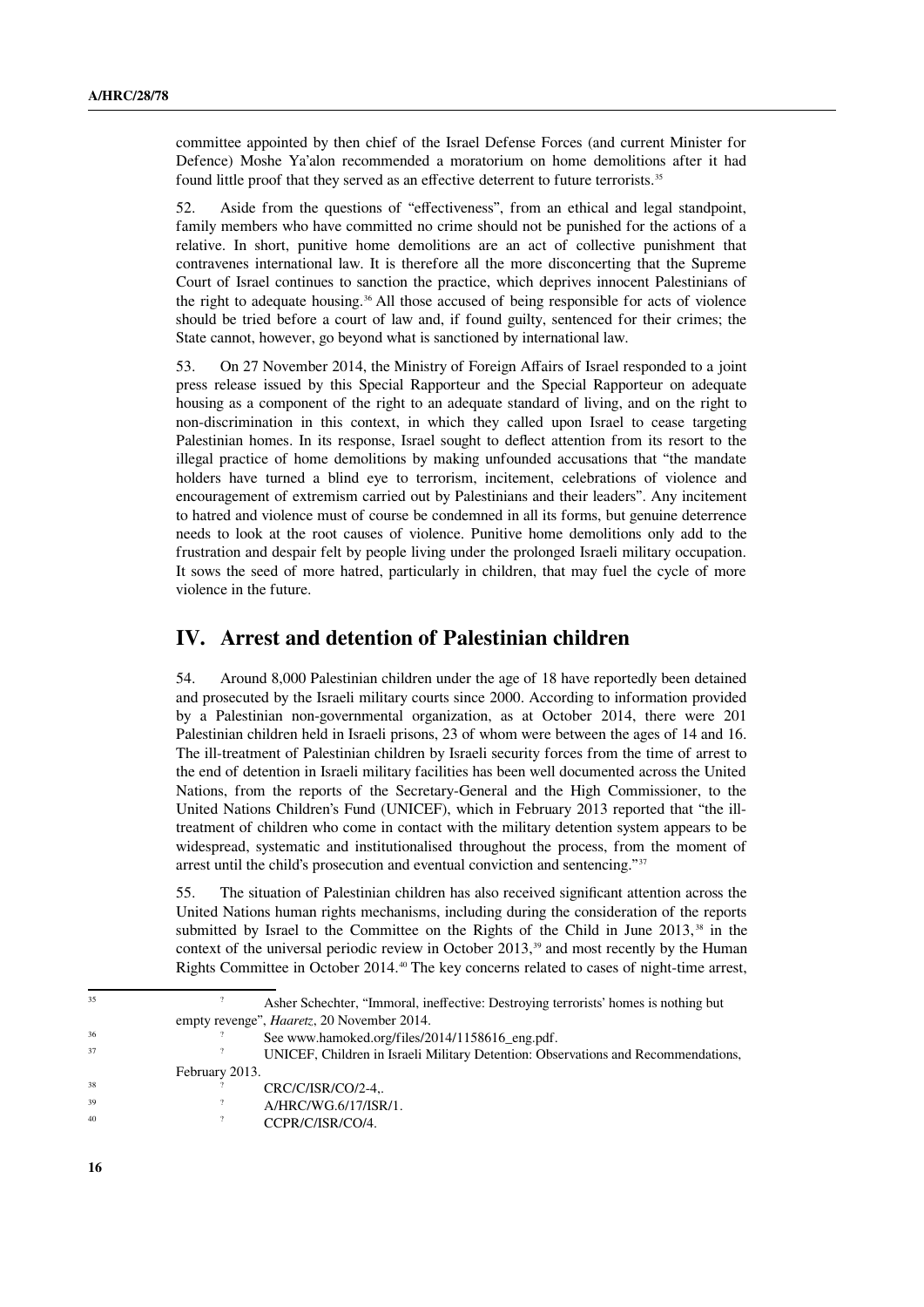handcuffing, blindfolding, strip-searching, physical and verbal abuse, and denial of access to a lawyer or to parents, and the fact that many children are forced to sign confession documents in Hebrew, which they do not understand.

56. It appears that Israel has taken note of some of the recommendations made by UNICEF in its report, including by introducing some procedural adjustments; $41$  for example, in April 2013, Israel reduced the amount of time that children accused of what Israel classes as "security offences" spend in detention prior to their first court hearing (from eight days to four days, or even 24 hours, depending on the age of the child), although this time may be doubled in special circumstances. These time frames are nonetheless reportedly still twice as long as those prescribed in the laws applicable to children from Israeli settlements. It was also reported that, in April 2014, Israel introduced a pilot scheme of issuing summonses to children as an alternative to terrifying night-time arrests; many summonses are, however, reportedly delivered after midnight, putting into question the good faith application of the pilot scheme. Two years since the UNICEF report, the information received by the Special Rapporteur suggests that the findings made by UNICEF remain valid.

57. The Head of the Palestinian Commission for Detainees and ex-Detainees Affairs, Issa Qaraqe, informed the Special Rapporteur that affidavits from many children released from detention confirmed that beatings and torture were "commonplace" and resulted in chronic psychological problems for young children. This was collaborated by the findings of a non-governmental organization, which collected 105 sworn testimonies from children between November 2012 and July 2014. Of the 105 testimonies, 99 children had had their hands tied; 85 had been blindfolded; 72 had been shown or had signed documents in Hebrew, which they did not understand; 63 had experienced physical abuse; 49 had been arrested in the middle of the night (usually between midnight and 5 a.m.); 48 had been transferred on the floor of a vehicle; 47 had received threats; 41 had experienced verbal abuse; and 27 had been strip-searched. Only 13 had been informed of their right to silence; and just six had received a summons in lieu of night arrest. Parents had been present throughout interrogation in only six cases, and five children had been reportedly allowed to consult a lawyer prior to interrogation. Three children had been placed in solitary confinement at some stage of their detention.<sup>[42](#page-16-1)</sup> Most of these acts of ill-treatment reportedly occurred during the first 24 hours following arrest.

58. According to information received from a Palestinian non-governmental organization, the vast majority of Palestinian children brought before a military court reportedly pleaded guilty under the pressure of interrogation, also because it was the fastest way to be freed from Israeli custody. Of the 287 cases involving child detainees in 2012 and 2013, the conviction rate was an extraordinarily high 99.5 per cent among the 181 children charged.

59. Moreover, according to information received by the Special Rapporteur, an estimated 60 per cent of Palestinian child detainees from the Occupied Palestinian Territory are held in prisons and detention facilities inside Israel, in violation of article 76 of the Fourth Geneva Convention. For children, this mean that they receive fewer families visits because of the time it takes to obtain a permit or due to the fact that permits are denied for reportedly unspecified "security" reasons. Palestinian children are reportedly not allowed to use a telephone while in detention.

<span id="page-16-0"></span>60. A representative of a non-governmental organization described the approach taken by Israel to the issue as having "moved on from its position of denial of the problem to dealing with it as a press relations issue". Evidence suggests that Israel has not taken

<span id="page-16-1"></span>

<sup>&</sup>lt;sup>41</sup> See UNICEF, Children in Israeli Military Detention, Observations and Recommendations, Bulletin No. 1, October 2013. <sup>42</sup> <sup>2</sup> Military Court Watch, "Children in Military Custody: 2 years on", 1 September 2014.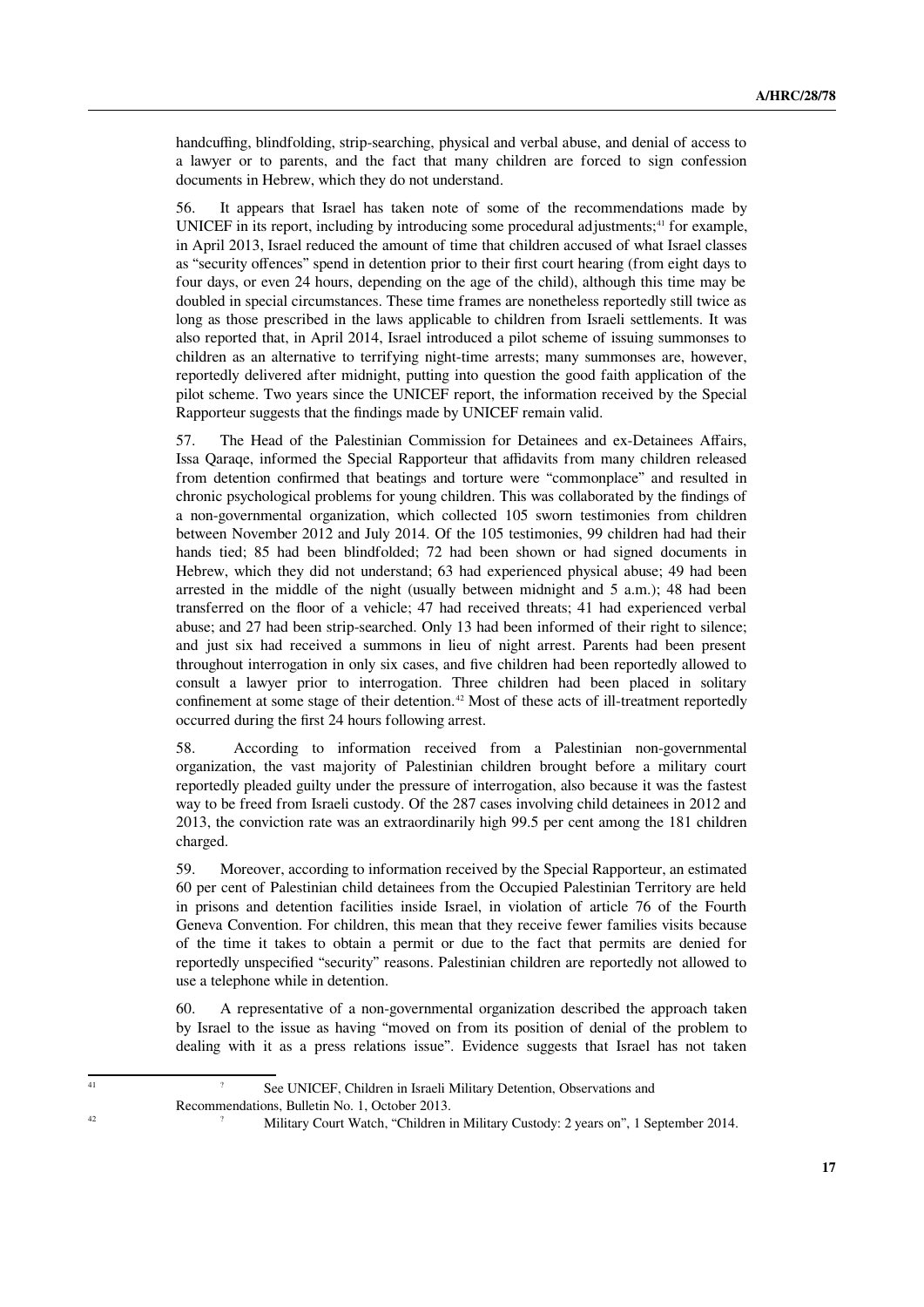sufficient remedial action to make a real difference on the ground to improve the situation of Palestinian children in detention. Many children come out of Israeli detention suffering from post-traumatic stress disorder or other illnesses associated with experiencing deeply traumatic events.

61. According to one testimony received from a Palestinian non-governmental organization by the Special Rapporteur, on 6 January 2014, a 13-year-old Palestinian boy from the village of Hizma in the Jerusalem Governorate was playing football with friends in a field when clashes reportedly erupted between stone-throwing youths and Israeli soldiers stationed in a hilly area opposite the playing field. As he and his friends attempted to run away, they were reportedly stopped, beaten severely and subjected to an electric stun gun by plain-clothed Israeli police officers before being taken away in a police vehicle to Ofer prison near Ramallah. For one week, the boy was subjected to daily interrogation sessions, which allegedly included further beatings, verbal abuse and the denial of the use of the bathroom. He was issued with a two-year suspended sentence and a fine of 7,500 shekels. Since his arrest, his academic performance has deteriorated, and he no longer leaves the house alone.

62. In another account received from a Palestinian non-governmental organization, a 14 year-old Palestinian youth was arrested on 11 March 2014 for the fourth time in two years when clashes erupted between Palestinian youths and Israeli settlers. The youth was transported to Maskoubieh detention facility, where he was repeatedly beaten and subjected to verbal abuse. The court reportedly sentenced the youth to house arrest for five days and ordered him to stay away from the Al Aqsa Mosque area for 30 days, in addition giving him a fine of 3,000 shekels. The youth today suffers from post-traumatic stress disorder, and his academic achievements are reportedly deteriorating.

63. The staggering number of Palestinian children subjected to similar experiences of terrifying arrest and detention in Israeli custody and the trauma of the ill-treatment is of serious concern. Impunity for these violations is likely to perpetuate the ill-treatment of children in the future. It was noted that most Palestinian families reportedly do not file complaints of mistreatment with the Israeli authorities for fear of retaliation or because they have lost faith in the judicial system. Of the 23 complaints filed by Palestinian families in 2012 and 2013 with the assistance of Defence for Children – Palestine, the status of most of the complaints were unknown as at September 2014.

## **V. Forcible transfer of Palestinian Bedouins**

64. The situation of thousands of Palestinian Bedouin and herder communities resident in the central West Bank, including the East Jerusalem periphery, and the risk of their forcible transfer to three government-designated township sites at Al-Jabal, Nuweima and Fasayil in the Jerusalem and Jericho Governorates of the West Bank, is cause for deep concern. If the plans of the Israeli Civil Administration, referred to as the "Bedouin Regulation", are approved, between 5,000 and 11,000 individuals from up to 46 rural communities could be evicted from their current place of residence and relocated to these sites. The implementation of the plans would entail the demolition of Bedouin homes and schools, in clear violation of international law, and approximately two thirds of those affected would be children.<sup>[43](#page-17-0)</sup>

<span id="page-17-0"></span>65. Although the Israeli authorities claim that the Bedouin communities wish for an improvement in their living conditions and do not object to relocation, information received from representatives of Bedouin communities and non-governmental organizations suggests

<sup>&</sup>lt;sup>43</sup> See also UNRWA, "UNRWA urges donor community to take firm stand against mass forcible transfer of Palestinian Bedouins", 21 September 2014.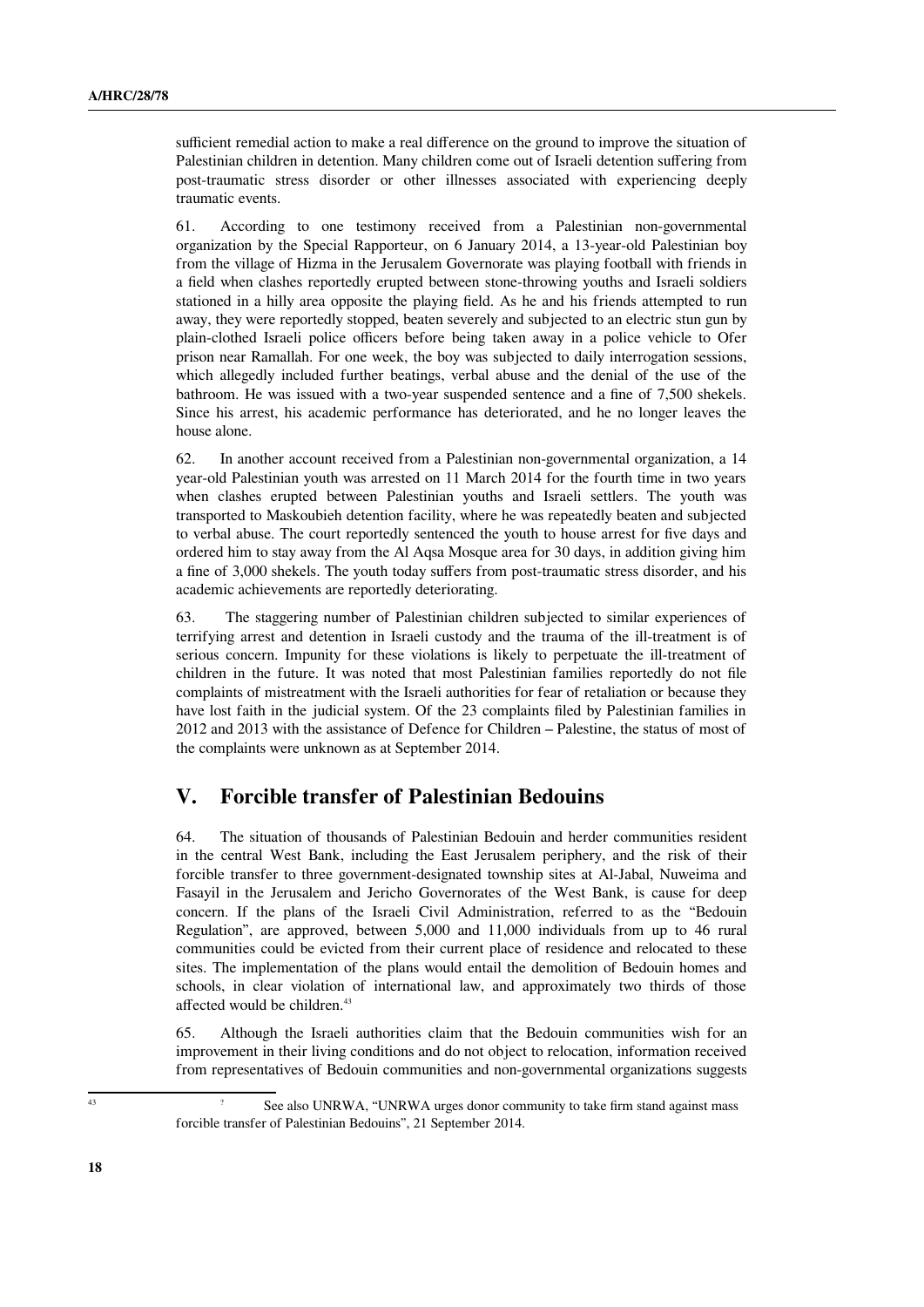otherwise. Notwithstanding, the Israeli Civil Administration Higher Planning Council approved the deposit of plans for the Nuweima and Fasayil transfer sites in June 2014, and opened them for public objection for a period of 60 days, beginning in August and September respectively.<sup>[44](#page-18-0)</sup> All affected Bedouin communities reportedly also faced pending demolition orders.

66. Information received by the Special Rapporteur suggests that there are a number of problems with the plan, including the limited availability of grazing land in the designated townships, the likelihood that traditional livelihoods and the culture of these communities will be undermined, and the fact that one of the proposed sites is located next to a refuse dump, raising serious health concerns. Most importantly, the communities themselves are not willing to relocate. Some are also located in an area that has been allocated for the expansion of Israeli settlements, including in the area known as "E-1", which allegedly is intended to create a contiguous built-up settlement area between the Ma'ale Adummim settlement and Jerusalem.<sup>[45](#page-18-1)</sup> If that is realized, East Jerusalem would be further disconnected from the rest of the West Bank and the territorial contiguity of the Occupied Palestinian Territory further undermined.

67. Israel has reportedly been reinforcing its plans to transfer the Palestinian Bedouins by creating a "coercive environment" through a number of policies and practices, including by restricting access to grazing land and markets, the denial of access to basic services and infrastructure, the rejection of applications for building permits, and the demolition and threat of demolition of homes, schools and livelihood structures, including tents and portable latrines – all of which have contributed to forcing Bedouin communities out of their present areas. According to an international non-governmental organization, between January 2008 and July 2014, more than 5,000 Palestinians were displaced as a result of house demolitions and evictions in the West Bank, including East Jerusalem. Moreover, from 2009 to 2012, Palestinians reportedly submitted 1,640 building permit applications, of which only 37 (or 2.3 per cent) were approved.

68. Part of this coercive environment has involved Israeli interference in the delivery of international donor assistance. UNRWA reported that, in one such case, on 27 February 2014, a donation from a European Union diplomatic mission to the school of Khan al-Ahmar, comprising a swing set, a free-standing slide and two half-barrel climbing frames, was reportedly confiscated and removed by the Israeli Civil Administration. Israel reportedly stated that the items were confiscated because the metal legs of the swing set would need to be sunk into concrete, which constituted "construction" requiring a building permit.

69. An international non-governmental organization involved in the provision of humanitarian aid to vulnerable Palestinian communities informed the Special Rapporteur that, since 2009, more than 1 million Euros worth of its humanitarian aid objects and projects had been subjected to Israeli stop-work, demolition or seizure orders, reportedly affecting 230 shelters, three schools and more than 135 water and sanitation structures.

70. The demolitions and evictions have a significant impact on the lives of Palestinian families and their children, as frequent displacement disrupts livelihoods and reduces the standard of living, with limited opportunities for access to basic services. The effect of displacement on children has been particularly disruptive owing to frequent changes of school and unsettling changes to their daily lives, resulting in symptoms including posttraumatic stress disorder, depression, anxiety and poor academic achievement.

<sup>44</sup> ? See Amira Hass, "West Bank Bedouin fighting Israel's plan for forcible relocation", *Haaretz*, 3 December 2014.

<span id="page-18-1"></span><span id="page-18-0"></span>During an Israeli Parliamentary discussion on 27 April 2014, the head of the Coordination of Government Affairs in the Territories reportedly discussed the plans to clear out the Bedouins from the E-1 settlement area.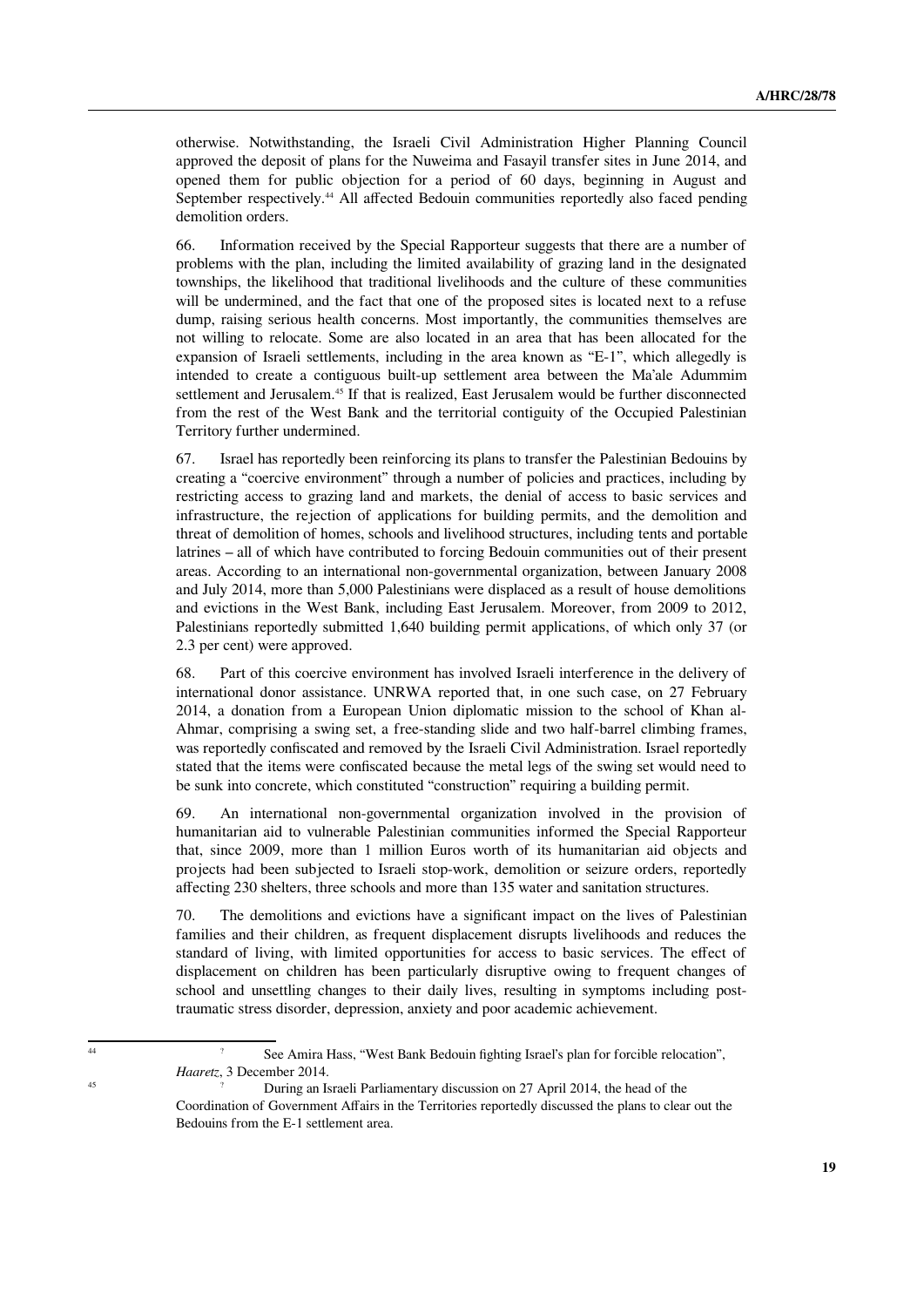71. International law prohibits the mass forcible transfer or forced eviction in an occupied territory except under exceptional circumstances. Israel, as the occupying Power, has the obligation to protect the civilian population in the occupied territory, and to administer it for the benefit of that population. It is certainly not compatible with the destruction and confiscation of private property, including homes, livelihood structures and water and sanitation facilities, which deprive the Palestinian population of their basic social and economic rights.

72. On 14 October 2014, the Special Rapporteur, together with the Special Rapporteur on the right to adequate housing, the Special Rapporteur in the field of cultural rights, the Special Rapporteur on the right to food and the Special Rapporteur on minority issues addressed a joint urgent appeal to the Government of Israel regarding the alleged plans to forcibly transfer the Bedouin communities. The mandate holders reminded Israel of its human rights obligations and requested an explanation of the plans and the steps taken by the Government to ensure that the areas affected by the relocation plans would not be slated for settlement expansion or construction of the wall. They also requested information of the mechanisms used to ensure adequate, informed and genuine participation by the Bedouin communities and their representatives in the discussions and the decision on the three "townships" planned by the Israeli Civil Administration. As at 15 December 2014, no response had been received.

## **VI. Concluding remarks**

73. The Special Rapporteur's observations and interactions with victims and witnesses living in the Occupied Palestinian Territory in the several months since assuming his mandate suggest that the protection that international humanitarian law and international human rights law should be providing for civilians, including children, across the Occupied Palestinian Territory is distressingly absent. It is especially deplorable that Palestinian children are suffering the brunt of occupation policies and practices of Israel, whether as a result of the blockade and hostilities in Gaza, the excessive use of force by Israeli security forces in the context of legitimate protests and peaceful demonstrations, as well as search operations in the refugee camps, and abuse and ill-treatment in Israeli prisons. Voices from across the Occupied Palestinian Territory called in unison for accountability, an end to the blockade and an end to the occupation. If another round of deadly violence is to be avoided, the underlying problems perpetuating the conflict and the almost daily violation of the human rights of the Palestinian people must be addressed and those responsible brought to justice.

### **VII. Recommendations**

74. **With regard to the situation in Gaza, the Special Rapporteur recommends that the Government of Israel:** 

**(a) Implement in good faith the Gaza reconstruction mechanism brokered by the United Nations and allow delivery of construction materials, including cement;**

**(b) In accordance with Security Council resolution 1860 (2009), urgently lift the blockade of Gaza, which constitutes a form of collective punishment that has a disproportionate impact on the lives of innocent civilians and children;** 

**(c) Conduct prompt, thorough, effective, independent, impartial and transparent investigations into all alleged incidents of killing of civilians during the hostilities, and make public the findings and any steps taken regarding accountability.**